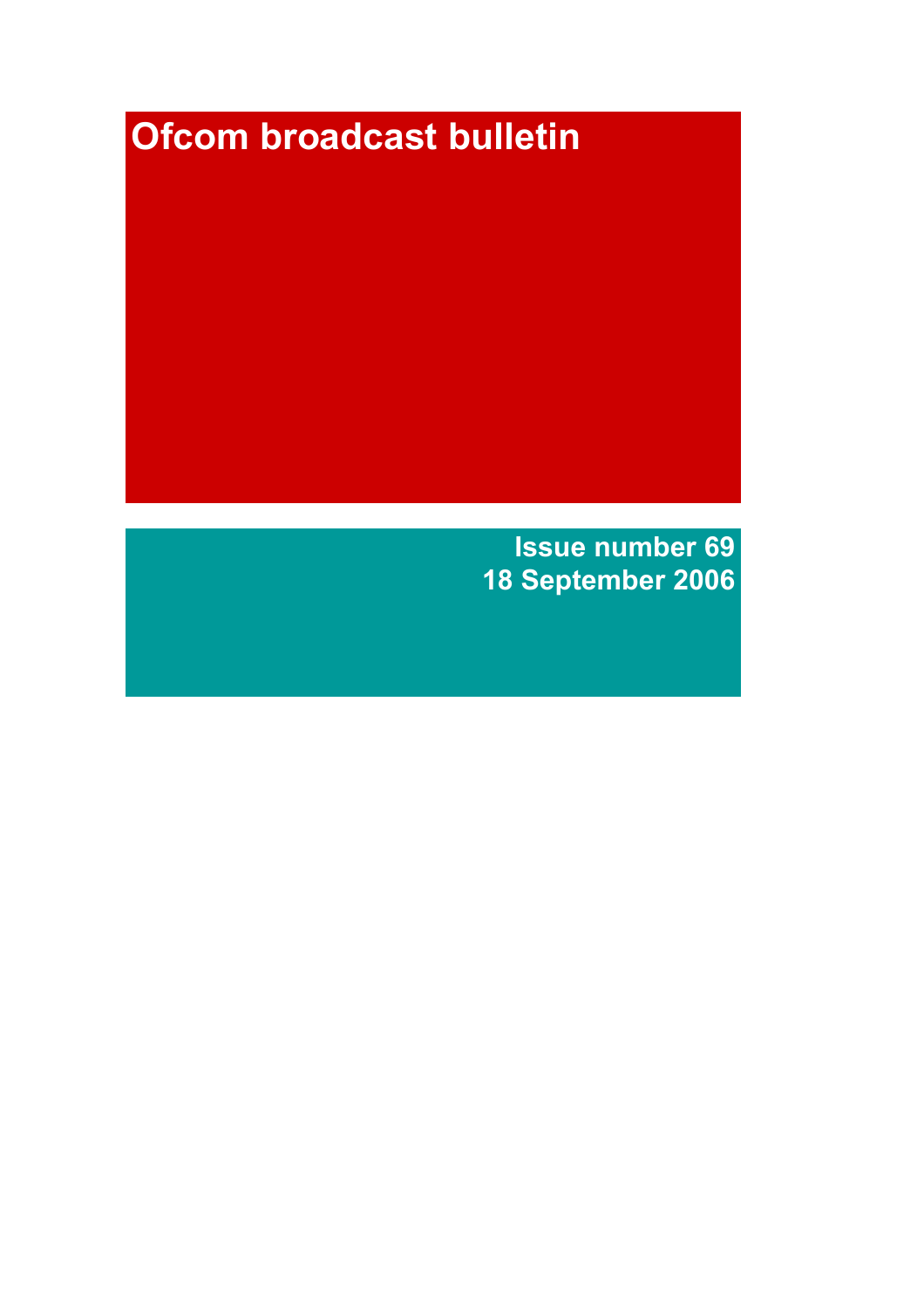## **Contents**

| Introduction |  |
|--------------|--|
|              |  |

# Standards cases

| In Breach     |    |
|---------------|----|
| Resolved      |    |
| Not in Breach | 10 |

# Fairness & Privacy cases

| Not Upheld |  |
|------------|--|
|            |  |

|  |  | Other programmes not in breach/outside remit | 18 |
|--|--|----------------------------------------------|----|
|--|--|----------------------------------------------|----|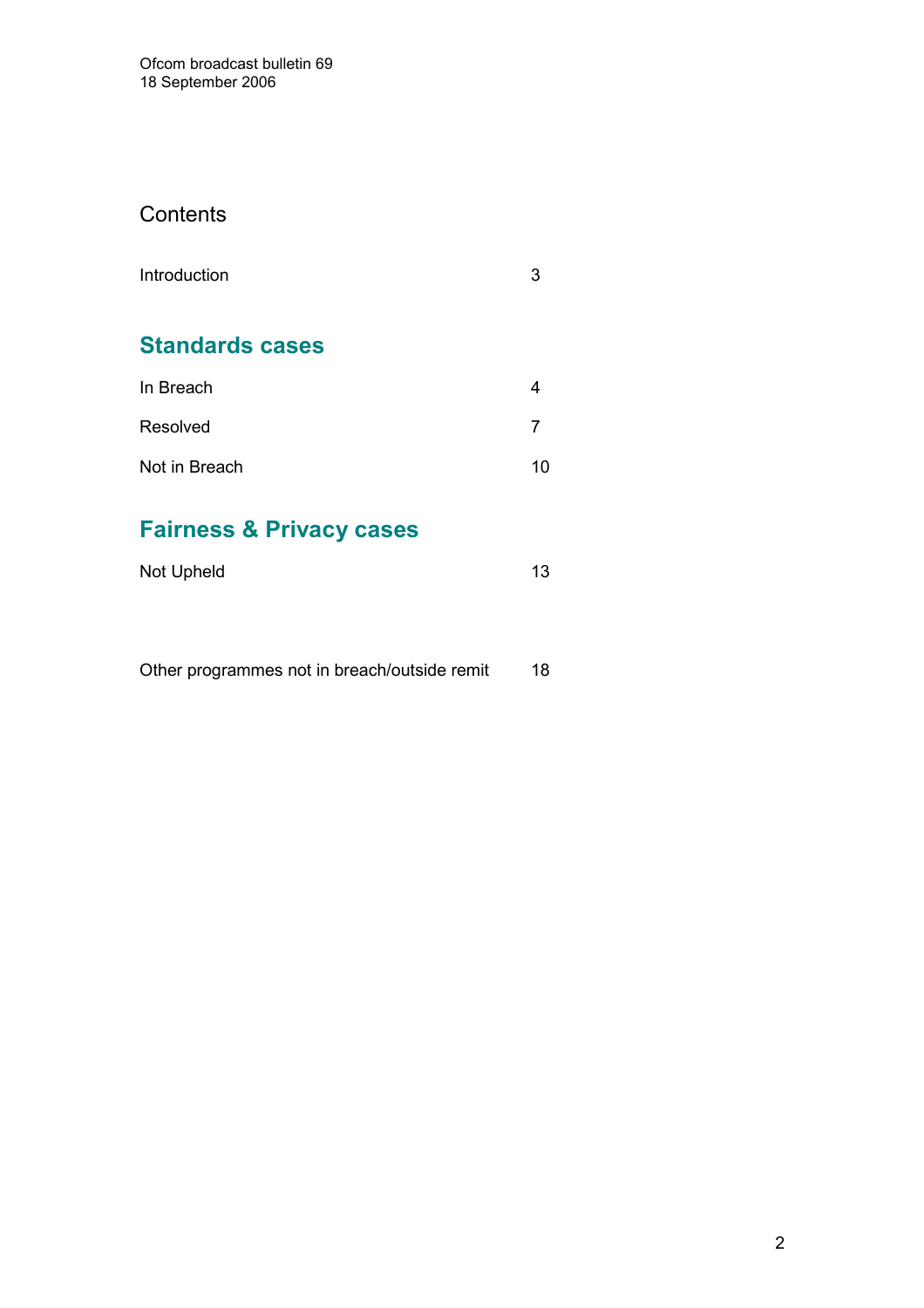## Introduction

Ofcom's Broadcasting Code took effect on 25 July 2005 (with the exception of Rule 10.17 which came into effect on 1 July 2005). This Code is used to assess the compliance of all programmes broadcast on or after 25 July 2005. The Broadcasting Code can be found at http://www.ofcom.org.uk/tv/ifi/codes/bcode/

The Rules on the Amount and Distribution of Advertising (RADA) apply to advertising issues within Ofcom's remit from 25 July 2005. The Rules can be found at http://www.ofcom.org.uk/tv/ifi/codes/advertising/#content

The Communications Act 2003 allowed for the codes of the legacy regulators to remain in force until such time as Ofcom developed its own Code. While Ofcom has now published its Broadcasting Code, the following legacy Codes apply to content broadcast before 25 July 2005.

- Advertising and Sponsorship Code (Radio Authority)
- News & Current Affairs Code and Programme Code (Radio Authority)
- Code on Standards (Broadcasting Standards Commission)
- Code on Fairness and Privacy (Broadcasting Standards Commission)
- Programme Code (Independent Television Commission)
- Programme Sponsorship Code (Independent Television Commission)
- Rules on the Amount and Distribution of Advertising

From time to time adjudications relating to advertising content may appear in the bulletin in relation to areas of advertising regulation which remain with Ofcom (including the application of statutory sanctions by Ofcom).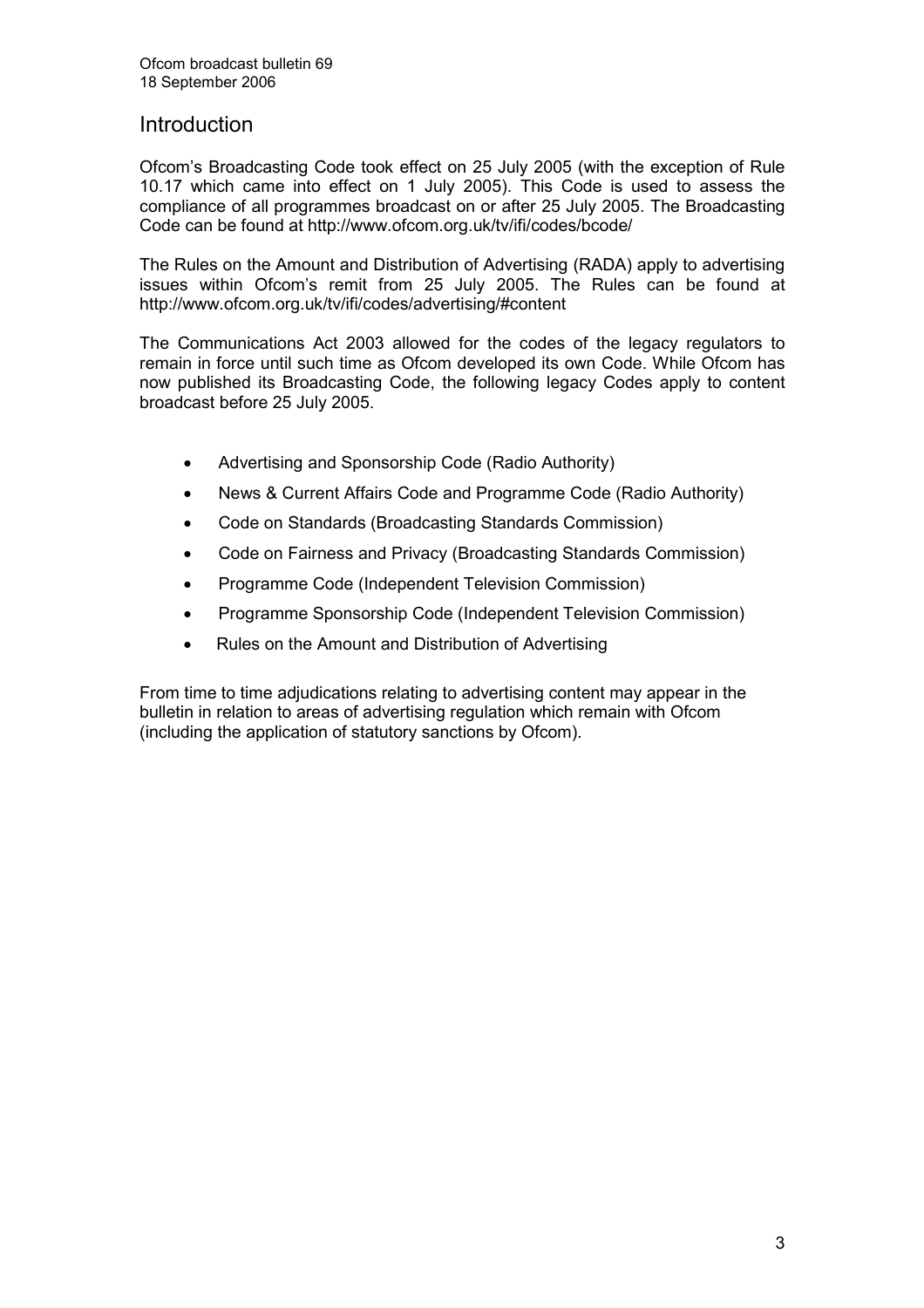## Standards cases

## In Breach

## **Breakfast**

SGR Colchester, 21 April 2006, 06:00

#### Introduction

This breakfast show was sponsored by the hair products' brand, Sunsilk. In the programme, listeners were asked to text the word "bar", to be entered into a draw for "a free bar session at Chicago's".

Following a breakfast show sponsor credit for Sunsilk, a stand-in presenter for the regularly scheduled hosts said: "So, out of all the entries for this free bar session – I've declared today a National Sunsilk Day – I'm gonna call someone back after this song." After the song, a brief weather update and another sponsor credit, she explained how her hair had been "looking a right mess" for some time, but, as she had straightened it the previous evening and it was looking better today, she was "declaring today a National Sunsilk Day".

A listener could find no connection between Sunsilk and the draw and believed the presenter had directly endorsed the show's sponsor.

Rule 9.5 of the Broadcasting Code requires that:

"A sponsor must not influence the content … of a programme in such a way as to impair the responsibility and editorial independence of the broadcaster."

Rule 9.6 of the Code requires that:

"There must be no promotional reference to the sponsor, its … services or products… Non-promotional references are permitted only where they are editorially justified and incidental."

#### Response

GCap Media, which owns SGR Colchester, confirmed that it broadcast three prerecorded sponsor credits each hour, which clearly identified that the breakfast show was sponsored by Sunsilk. It added that on two random days each month a presenter declared a "Sunsilk Day", when a competition or draw was held and the prize donated by the sponsor. The broadcaster confirmed that, on the day in question, the presenter had replaced the regular presenters and "may not have been fully aware of the guidelines…" but the station's Programme Controller had subsequently advised all relevant parties of the Code requirements concerning sponsorship and undue prominence.

The broadcaster clarified that "no actual reference is made to Sunsilk's products or services during the editorial content of the show." It assured us that there had been no attempt by the show's sponsor to influence its editorial independence and claimed that the "Sunsilk Day" declaration made during this particular show was non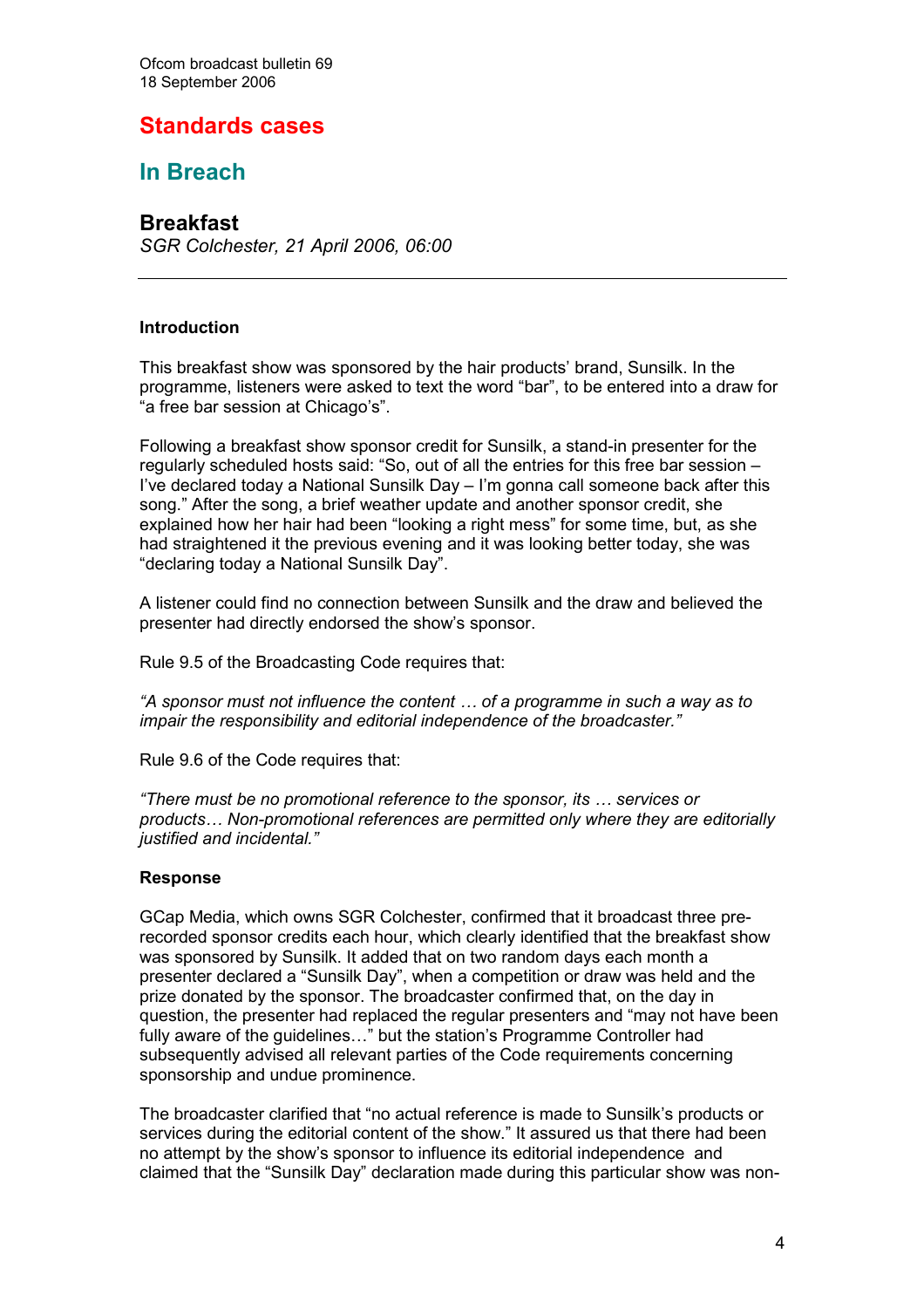promotional, incidental and "arose from the marketing strategy that was devised for the sponsors of the breakfast show."

#### Decision

As the bimonthly competition/draw was a feature sponsored by the same sponsor as the breakfast show, references to a "Sunsilk Day Draw" or "Sunsilk Day Competition" could have been legitimate as integrated sponsor credits.

In this case, in addition to a sponsor credit, there were four references to "Sunsilk Day" in audio lasting just over two minutes. We welcome GCap's assurance that the programme's sponsor had not influenced the editorial content and we acknowledge that no products or services were promoted in the content we heard. However, while the sponsorship arrangement concerning the breakfast show was clear, the connection between "Sunsilk Day" and the featured draw was not.

Irrespective of the broadcaster's intention concerning the sponsor's marketing strategy, the presenter's repeated references to "Sunsilk Day" appeared contrived, not incidental, and their lack of any direct link to the draw failed to provide editorial justification for their broadcast. They were therefore in breach of Rule 9.6.

Breach of Rule 9.6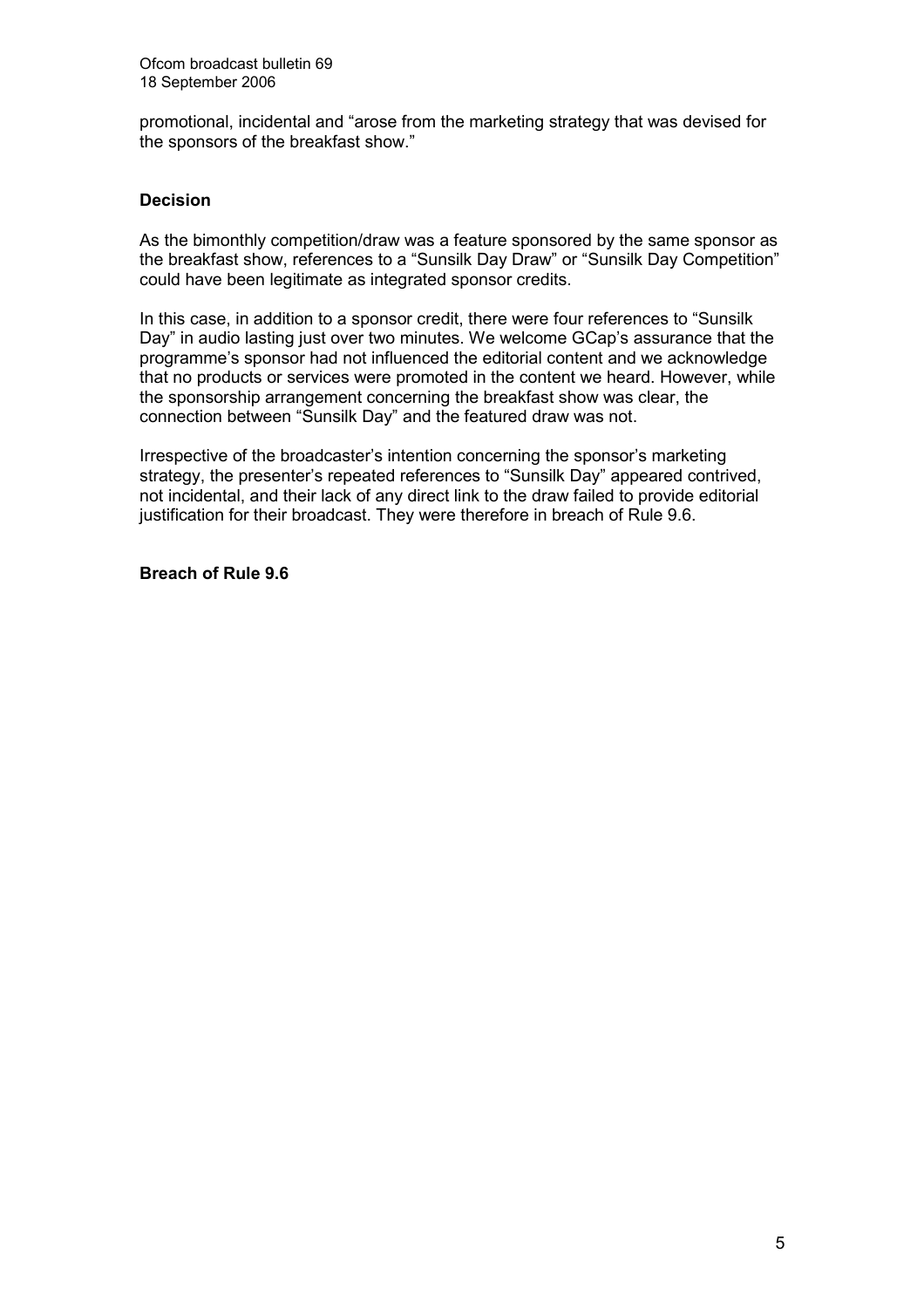#### Feile FM (Restricted Service Licence – Belfast), 31 July 2006, 11:50

#### **Introduction**

 $\overline{a}$ 

A listener complained that a presenter used the term "f'ing", which he thought was inappropriate for a daytime broadcast, even though the whole word was not said.

#### Response

The station was unable to provide us with a copy of the broadcast as it had experienced problems with its logging system. Nevertheless it had spoken to the presenter who confirmed that he had used the phrase "f'ing" and not the complete word. The broadcaster wished to apologise for any offence this may have caused listeners.

#### **Decision**

In the absence of a recording we were unable to consider the complaint. It is a condition of a radio broadcaster's licence that it retains recordings of its output for 42 days, and provides Ofcom with any material on request. Failure to supply the recording from 31 July 2006 is a serious and significant breach of Feile FM's licence. This will be held on record.

#### The station was in breach of Condition 8 of its Licence. (Retention and production of recordings).

See also Additional Information published in bulletin 63.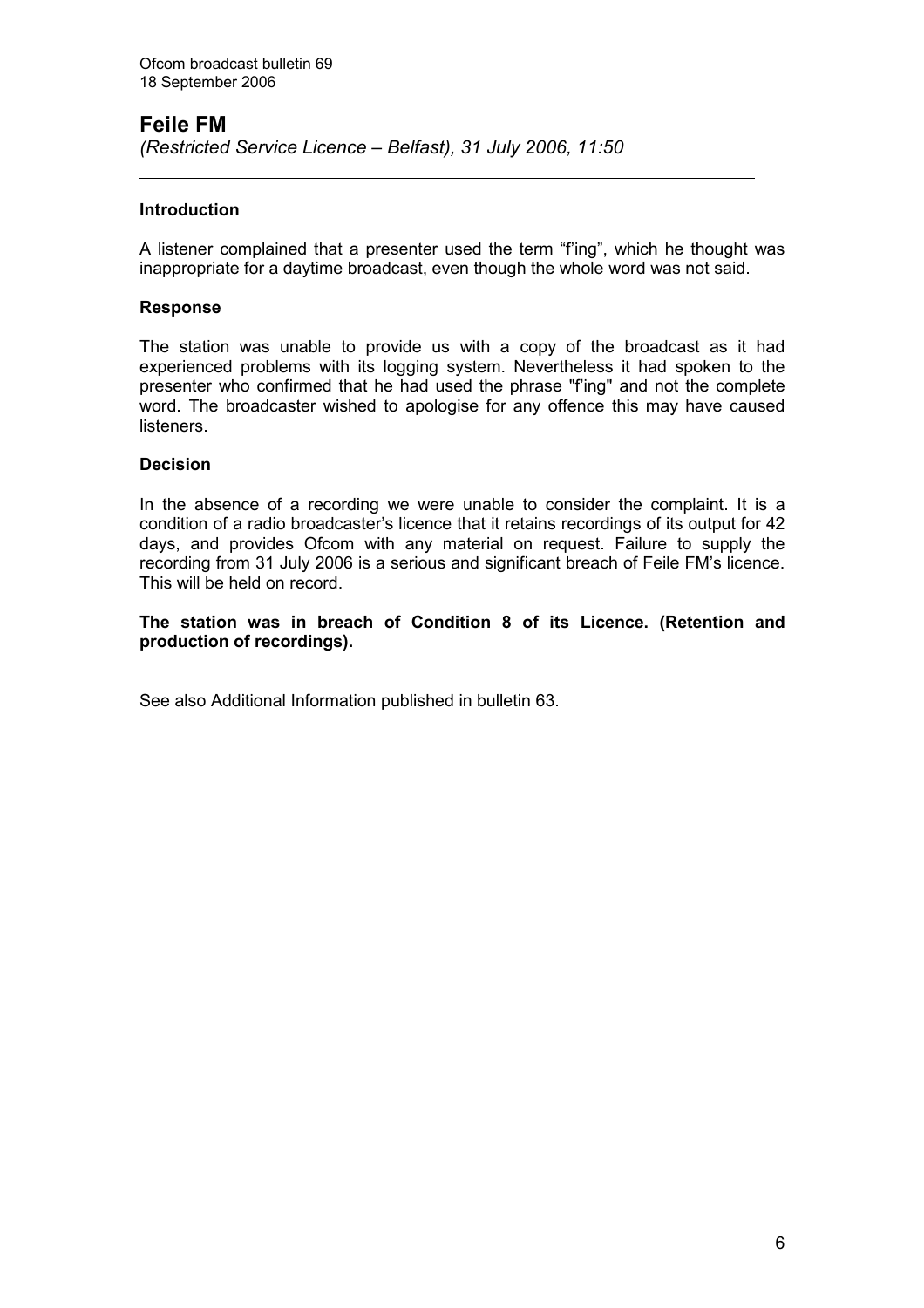# Resolved

## British Superbike Championship

ITV 1, 16 July 2006, 15:00

#### Introduction

Ofcom received a complaint about a comment made in this programme about a refurbished track. One of the commentators stated: "… they didn't get the gypsies in with a wagon load they had left from a local job". The complainant felt that the comment was 'hurtful and racist'.

#### Response

ITV accepted that the comment was inappropriate and apologised for any offence caused. The broadcaster pointed out that the remark was made 'off the cuff' during this live programme and was not intended to cause any offence. The producer of the programme made it clear to the presenter at the time that the remark was inappropriate and warned him to avoid any similar comments in future.

Additionally, ITV informed Ofcom that it was taking steps to remind the commentary team and relevant production team of the potential for such comments to cause offence.

#### Decision

Rule 2.3 of the Broadcasting Code states that:

"In applying generally accepted standards, broadcasters must ensure that material which may cause offence is justified by the context...".

Potentially offensive language includes discriminatory language on the grounds of race.

The Commission for Racial Equality notes that "Gypsies and Irish Travellers are recognised ethnic groups for the purposes of the Race Relations Act (1976). identified as having a shared culture, language and beliefs". The reference to gypsies in this programme was clearly capable of being interpreted as a derogatory comment on the skill of such workers. However, in the light of ITV's apology and the action the broadcaster has taken to remind presenters to avoid similar comments, we consider the matter resolved.

#### Resolved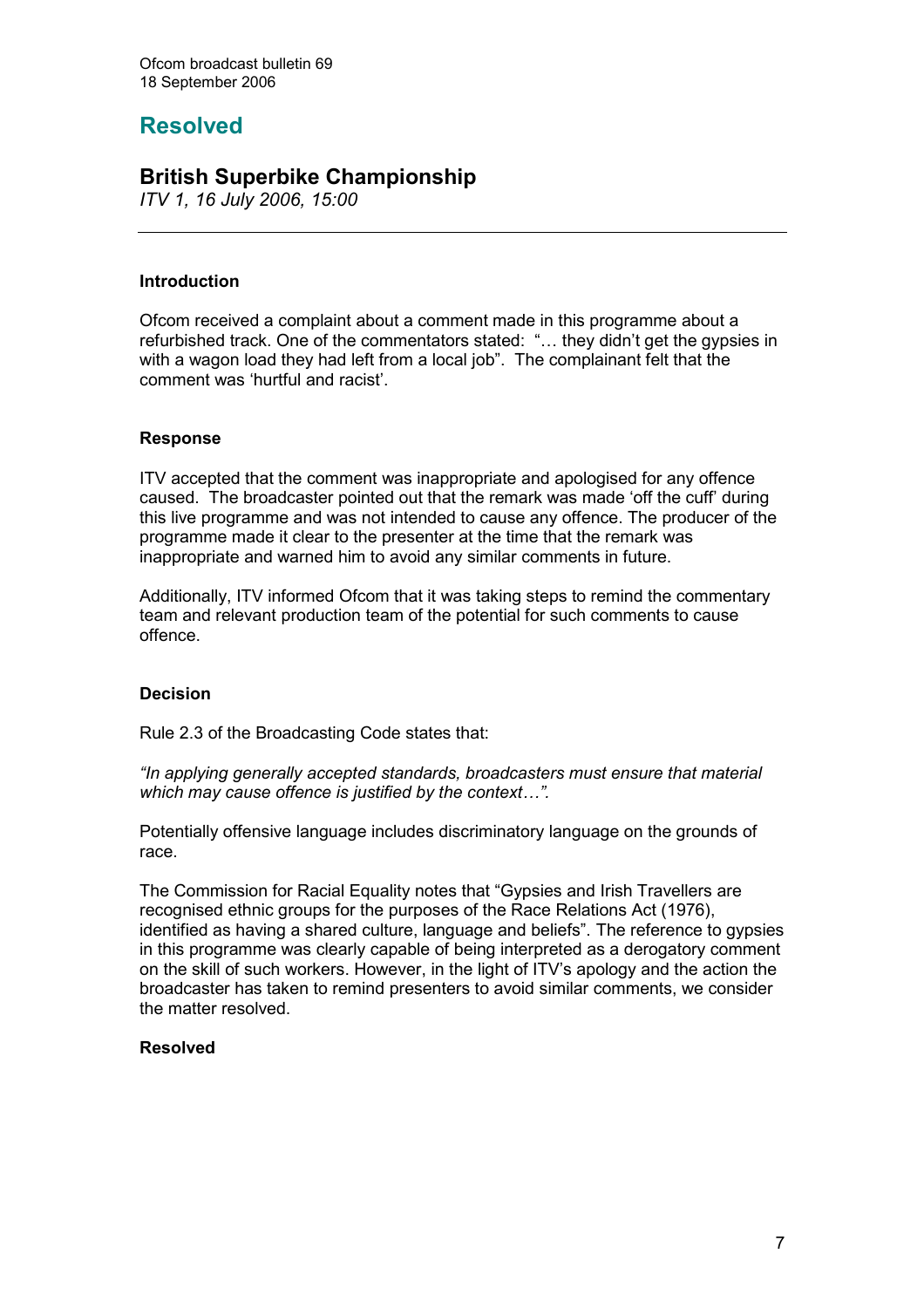## Victoria Derbyshire

BBC Radio5 Live, 13 June 2006, 12:00

#### **Introduction**

 $\overline{a}$ 

A listener complained that during live coverage of a press conference, the word "fuck" was used twice. The complainant also noted that there was no apology from the presenter of the programme.

#### Response

The BBC said that the language occurred during a live broadcast on a channel with a remit to provide coverage of important events - such as this - as they happen. The speaker was one of the brothers whose home in Forest Gate had been mistakenly raided in an anti-terrorist police operation. The man recounted the words spoken by someone else as he explained what happened when the police entered his home. The broadcaster thought that the programme makers could not have reasonably foreseen that such language would have cropped up.

Furthermore, research figures indicated that the under-15 audience for the service at that time of day was very small. However, with hindsight, the BBC thought that reference should have been made to the language at an appropriate point later in the coverage. Editors had therefore been reminded of the need for care in this area.

#### **Decision**

Five Live does not generally attract a significant child audience at the time this press conference was broadcast. The expletive was also used in the context of live coverage of a serious matter of public interest. Nevertheless, we welcome the BBC's acknowledgement that an apology at some juncture would have been appropriate.

#### Resolved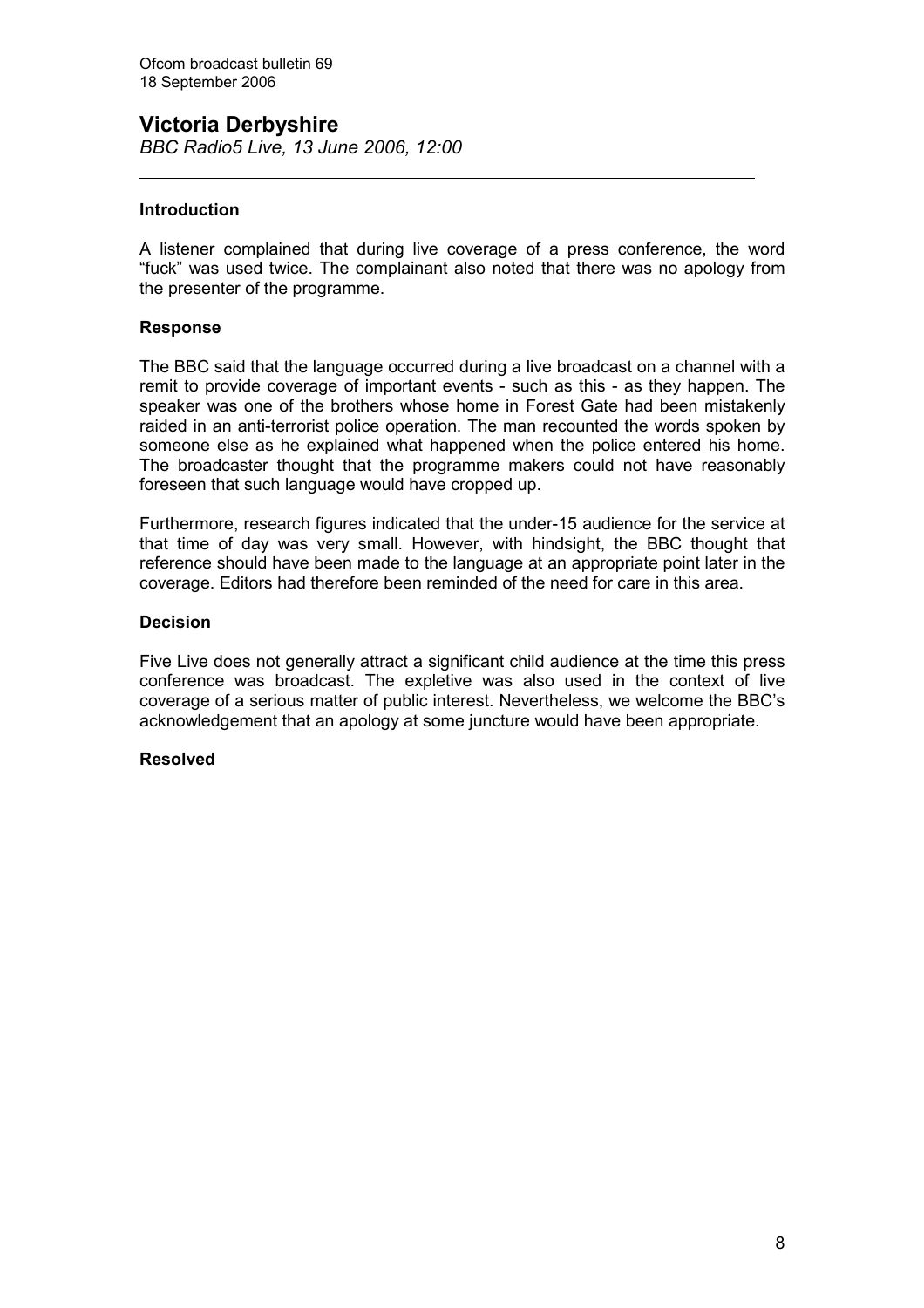## Angie Le Mar

Choice FM, 17 June 2006, 09:20

#### **Introduction**

l

A listener complained that a track, although edited, contained the word "motherfucker". The complainant thought that this was unsuitable for a time when children were likely to be listening.

#### Response

GCap, the station's parent company, explained that the track  $-$  Things to Say by Method Man and Lauryn Hill was a radio edit supplied by the record company. Sometimes the station made further edits if it felt they were necessary. The station thought that although the first syllable of the word was audible, the second was not  $$ so those who did not know the word would be unlikely to make the connection.

Nevertheless GCap and Choice said that in order not to cause any future possible offence, further edits would be made to bleep out the audible reference to "mother" so that the entire word was deleted.

#### Decision

The word "motherfucker" could not be heard in its entirety in the track. However the second syllable was not adequately masked to prevent listeners understanding the lyric. As the track was played at a time on a Saturday morning when children would have been available to listen, this was unsuitable.

We welcome the broadcaster's decision to further edit the track and consider the matter resolved.

#### Resolved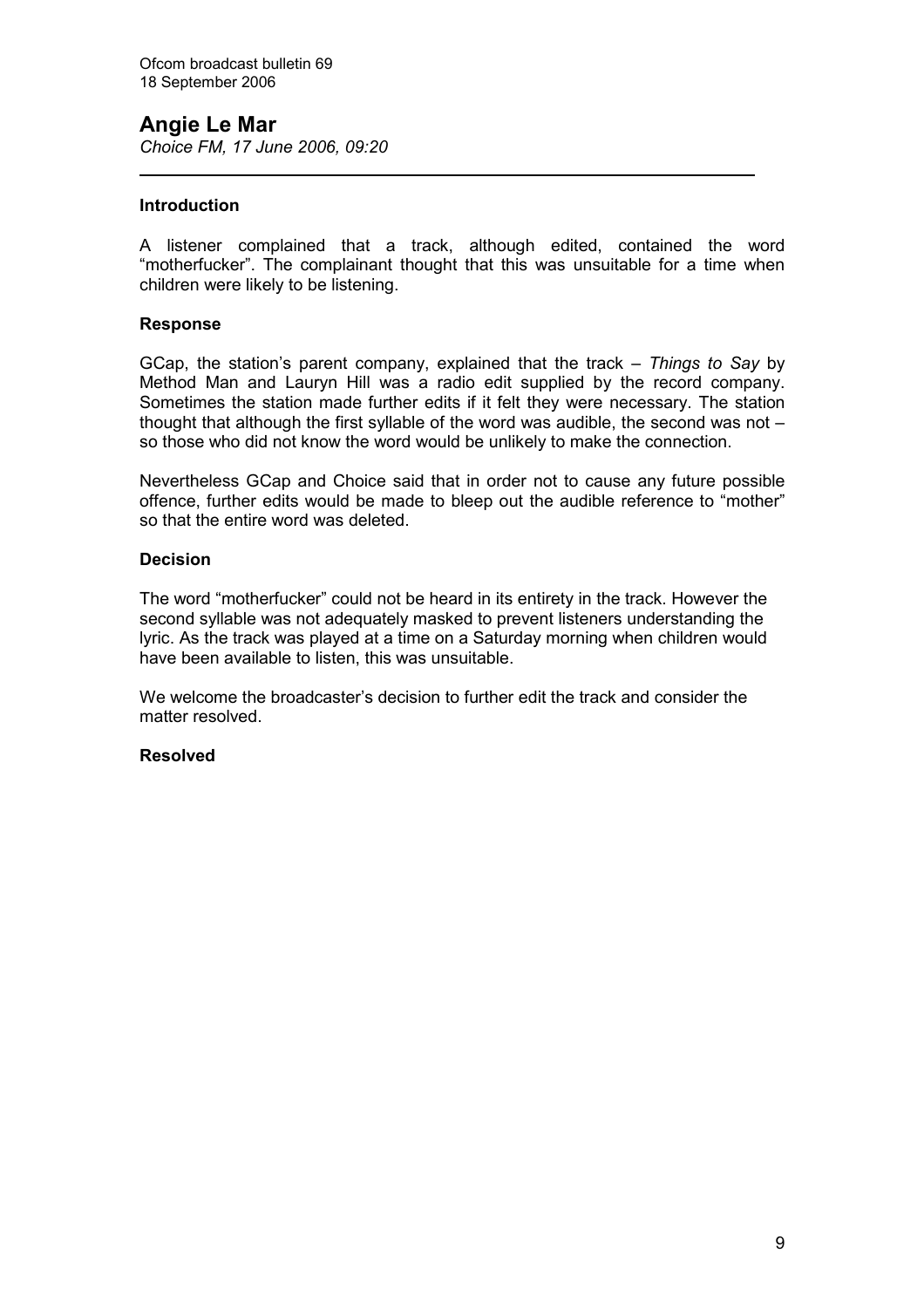# Not in Breach

## Big Brother 7

Channel 4, E4, Various times and dates 2006

#### Introduction

In this latest series, 272 viewers complained to Ofcom about issues relating to the contestants' welfare and behaviour.

In summary, the complaints were that:

1) Some of the contestants should not have participated in the programme. For example, Shahbaz Chaudhry appeared to the viewers to be unstable and not suitable for such a reality programme. According to other complainants, Pete Bennett was not a suitable participant because he has Tourette's syndrome. The complainants said this amounted to viewers being invited to "…laugh at others less fortunate than ourselves" and they were concerned that Channel 4 had a duty of care towards these contestants, which they felt it was not exercising.

2) The programme included inappropriate behaviour (for example bullying sometimes allegedly of a racist nature - and people breaking down in tears) that was not acceptable in terms of generally accepted standards on television.

3) The series condoned such behaviour, and in programmes likely to be watched by significant numbers of children. Complainants cited Grace Adams-Short's eviction - when the crowd waiting for her reacted angrily.

#### **Decision**

1) We understand that complainants were concerned about the welfare of participants in the show. However, adults make informed decisions about their participation in such programmes, and it is not for Ofcom or others to make or override those decisions. Further, Big Brother is now a well-established series.

People who participate in a programme (and others directly affected by a programme) can complain to Ofcom if they feel that they have been treated unfairly in the programme or that their privacy has been infringed without justification. In the course of considering such complaints of unfairness or infringement of privacy, Ofcom may consider the circumstances surrounding the complainant's agreement to participate.

However, in law, Ofcom cannot consider complaints made by the general public on behalf of participants in programmes. We are therefore not able to consider whether these scenes were unfair or unwarrantably infringed the contestants' privacy. On the issue of whether Channel 4 exercised duty of care towards the participants, the broadcaster has acknowledged its role in this respect on previous occasions. It is also clear from the series (for example Diary Room conversations - see below) that Channel 4 does intervene in matters related to its duty of care when it considers this to be appropriate.

2) Subject to the limitations outlined above, it is still open to Ofcom, if it considers it appropriate, to consider complaints from viewers concerning issues of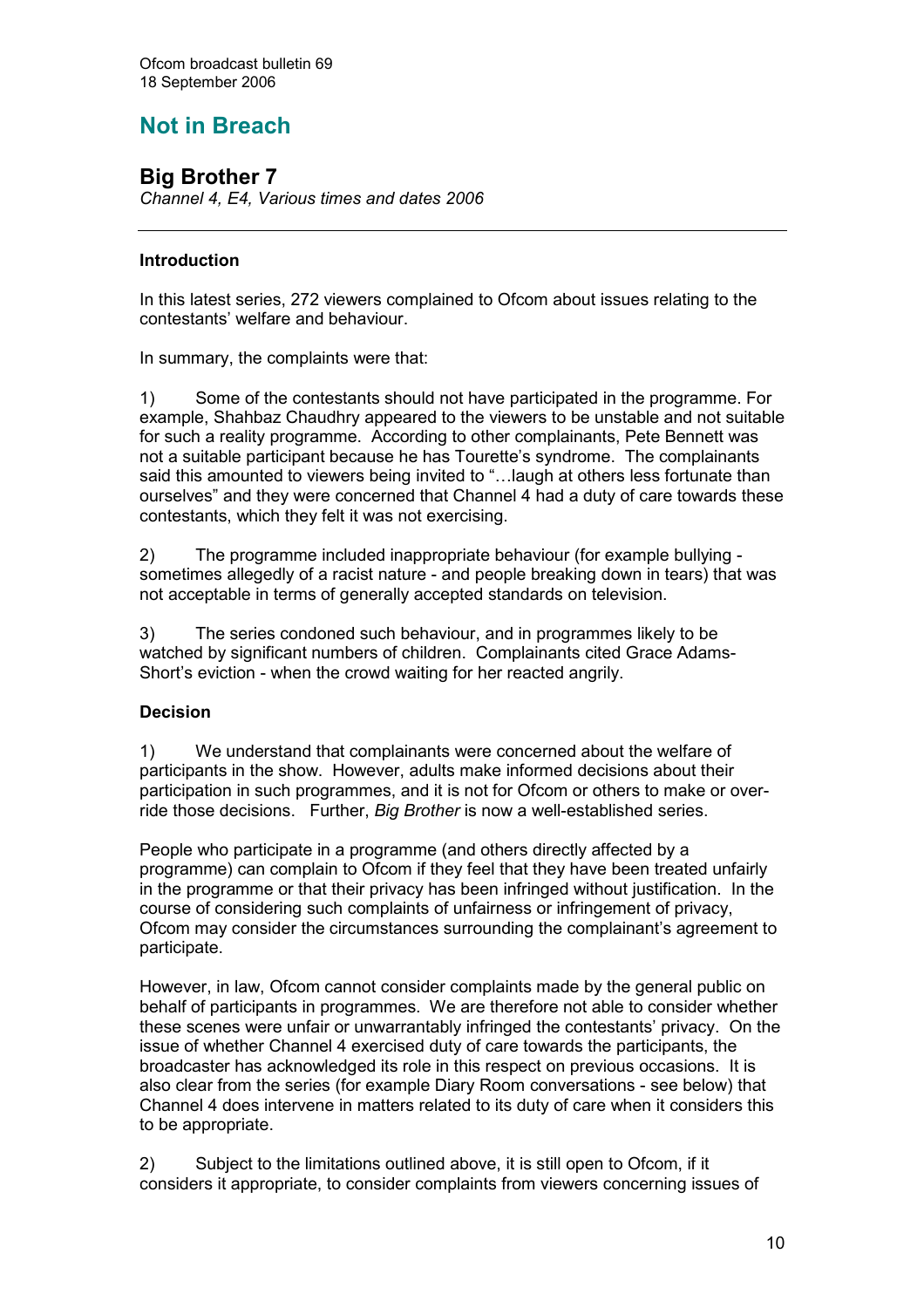alleged "humiliation, distress or violation of human dignity" under Rule 2.3 (generally accepted standards) of the Broadcasting Code:

#### Rule 2.3 states:

In applying generally accepted standards broadcasters must ensure that material which may cause offence is justified by the context… Such material may include, but is not limited to, humiliation, distress, violation of human dignity, discriminatory treatment or language (for example on the grounds of age, disability, gender, race, religion, beliefs and sexual orientation)…

Context includes, (but is not limited to): the editorial content of the programme, programmes or series; the service on which the material is broadcast; the degree of harm or offence likely to be caused by the inclusion of any particular sort of material; the likely expectation of the audience; the extent to which the nature of the content can be brought to the attention of the potential audience.

We considered whether the contestants' behaviour and the resultant perceived bullying (including the possibility of this being racially motivated) exceeded generally accepted standards. In doing this, the context of this particular programme is very important.

It has been established over seven series that the Big Brother audience expects to see all aspects of the housemates' characters exposed during their stay in the house. Channel 4 would not have been expected to keep key character information from viewers, since it is the viewers who decide who to vote for. It is to some extent expected that high emotion, disagreements, and separation into partisan groups may result.

By including scenes featuring individuals upset and in conflict with other housemates, Channel 4 offered viewers an insight into the housemates' characters. In Ofcom's view this is in line with both the audience and the contestant's expectation.

To reach this view, we considered whether the inclusion of these scenes of bullying or distress went beyond generally accepted standards. In our opinion, the material shown did not dwell on distress or humiliation longer than was editorially necessary. The broadcaster also demonstrated that it took its duty of care seriously. For example, in one scene in the Diary Room, it was clear that Shahbaz Chaudhry, in a heightened emotional state, was treated sensitively and responsibly by the production team. Similarly, when the production team felt that one housemate's behaviour had grown too aggressive, she was called into the diary room and informed that "Big Brother will not tolerate aggressive or intimidating behaviour from any housemates". The scenes featuring the housemates' exclusion of Shabaz Chauhdrey also included footage in which it was clear that some of the housemates regretted their action, and others were clear that they did not intend to exclude him for long.

With regard to Pete Bennett (the ultimate winner, who has Tourette's syndrome), there is rightly no reason why someone with a disability cannot and should not exercise the same degree of informed choice as any other adult – including choosing to enter the Big Brother house.

3) We then went on to consider complainants' concerns that the programme condoned unacceptable behaviour e.g. bullying, especially in cases where significant numbers of children may have been watching. In doing this, we took into account the following rules: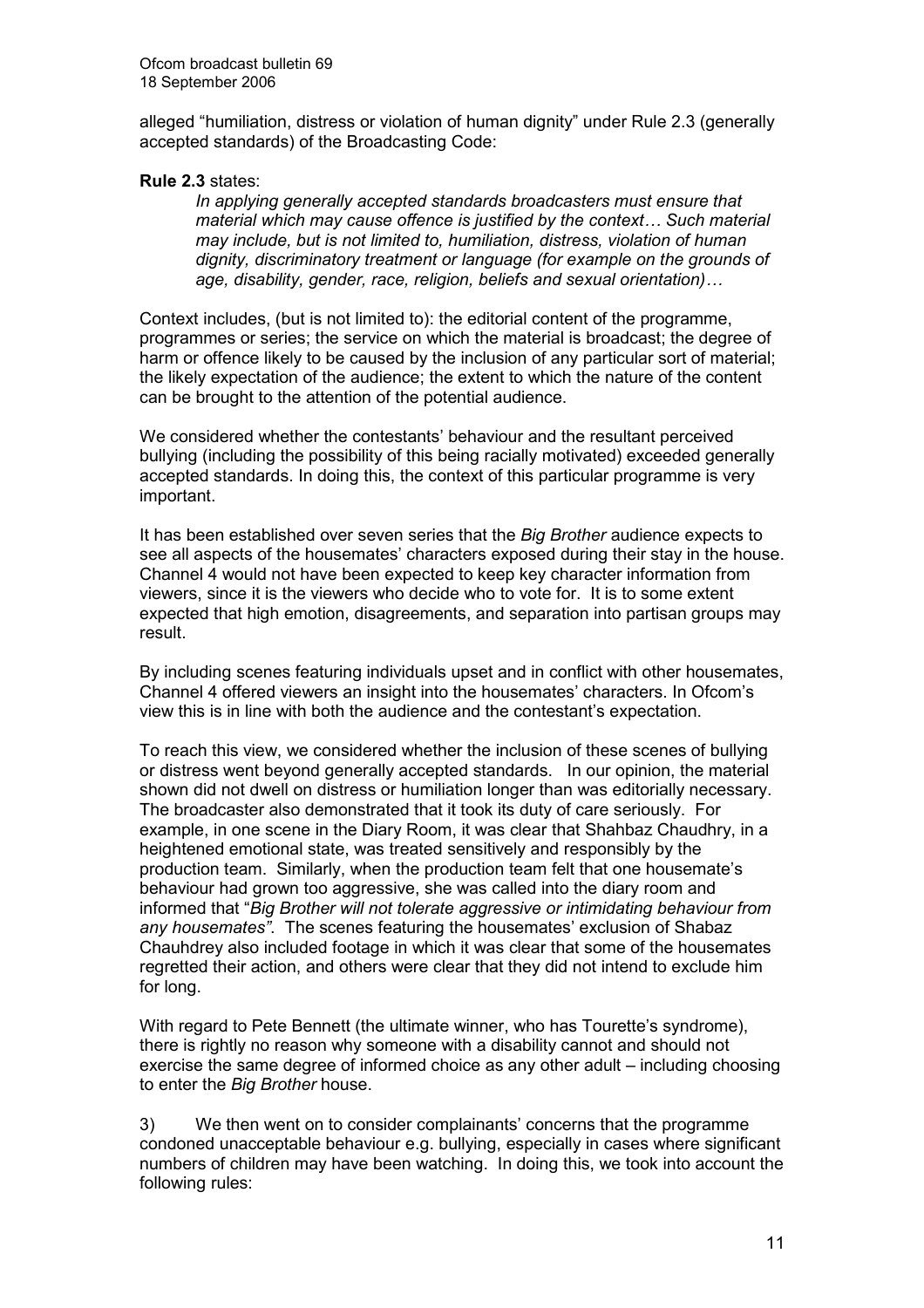**1.3** Children [under the age of fifteen years] must...be protected by appropriate scheduling from material that is unsuitable for them.

1.12 Violence, whether verbal or physical, that is easily imitable by children in a manner that is harmful or dangerous:

- Must not be featured in programmes made primarily for children unless there is strong editorial justification;
- Must not be broadcast before the watershed...unless there is editorial justification.

2.4 Programmes must not include material…which, taking into account the context, condones or glamorises violent, dangerous or seriously antisocial behaviour and is likely to encourage others to copy such behaviour.

Considering the programmes in the light of Rule 1.3, we felt that it was clear from the pre-watershed broadcasts that careful editing had taken place. For example, an argument between Shahbaz Chaudhry and Sezer Yurtseven in the early hours of the morning was carefully edited to exclude strong language and the most aggressive behaviour when broadcast the following day before the watershed. We believe that children were therefore protected from unsuitable material.

Turning to Rule 1.12, the format of this series provides a unique environment that places the behaviour outside that of a normal domestic situation. As such, the fact that the Big Brother house does not resemble a normal household acts as a protection against normalising such behaviour in the eyes of children. As we have explained under point 2 above, it may be editorially justified to include some of the edited elements of intimidating behaviour displayed by the housemates in prewatershed programmes. Furthermore, the pre-watershed programmes included the voice of Big Brother in the Diary Room reacting to events and making it clear to participants and viewers that aggressive or intimidating behaviour was not being condoned.

We then considered Rule 2.4. We believe that bullying would fall into the definition, in the Code, of anti-social behaviour. However, we note that such behaviour was not condoned or glamorised. For example, at least some of the housemates were shown by the broadcaster to have regretted their behaviour. The broadcaster also intervened when necessary. We therefore consider that the portrayal of such behaviour, especially in an artificial environment, would not have been likely to encourage others to copy such acts.

With regard to contestants being subjected to jeers and other abuse when leaving the house, it has been the custom in the various *Big Brother* series for the crowd to react in the way they would react to a "pantomime villain" when a housemate, who is regarded by some viewers as either deceitful or particularly unkind, is evicted. Although some may view this as unpleasant, we felt that this behaviour did not exceed generally accepted standards in the context of this particular programme.

Overall, therefore, we did not feel the programmes were in breach of the Code.

#### Not in Breach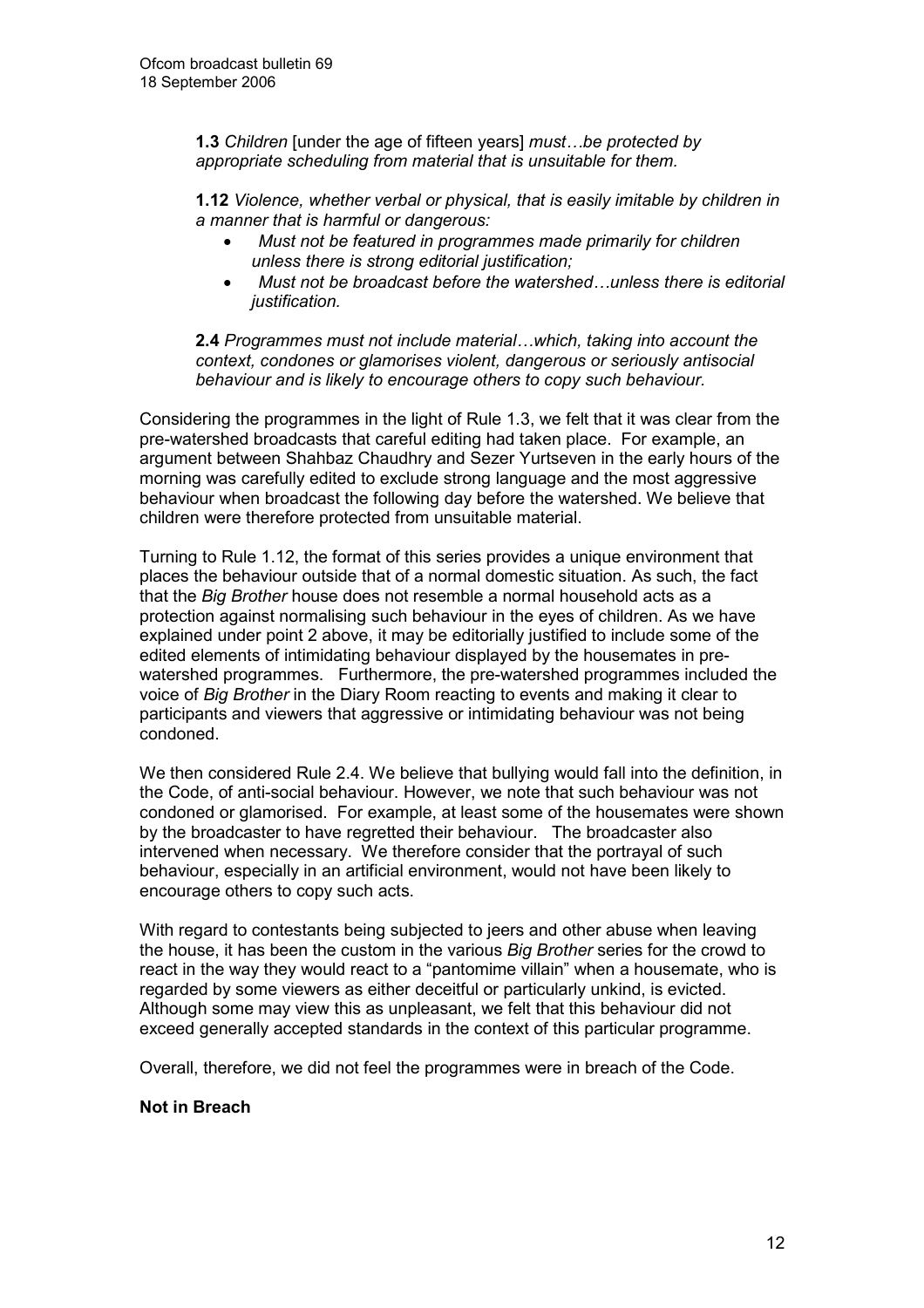## Fairness and Privacy Cases

# Not Upheld

## Complaint by Mr and Mrs W

The Week the Women Went, BBC3, August – September 2005

Summary: Ofcom has not upheld this complaint of unwarranted infringement of privacy from Mr and Mrs W.

This 12-part programme set out to test how well the village of Harby was able to cope when some of the women residents were removed. Mr and Mrs W are residents of Harby, but did not participate in the programme.

Mr and Mrs W complained that their privacy had been unwarrantably infringed in the making of the programme because the programme makers used their private property ("the path") on two occasions. According to Mr and Mrs W, on the first occasion the programme makers followed some local residents onto the path while filming, and on the second occasion, the programme makers used the path as a short cut to the Harby Playing Fields.

Ofcom found as follows:

- i) The untransmitted footage of the first incident suggested that filming stopped as soon as Mr and Mrs W's property came into view. Ofcom was satisfied that on this occasion it was unlikely that any filming took place on the path or that the programme makers entered the W property.
- ii) The use of the path by the programme makers, in the way described by the complainants in the second alleged incident, would not have unwarrantably infringed the privacy of Mr and Mrs W. In reaching this finding Ofcom noted that the alleged use of the path by the programme makers did not appear to physically disturb or materially restrict the private and family life of the complainants. Nor in Ofcom's opinion was it likely to have revealed any inherently private or particularly sensitive information about the complainants that was not already available to the general public who regularly used the path.

#### Introduction

This 12-part programme set out to test how well a village was able to cope when some of the women residents were removed.

The programme makers organised for almost 70 women from the small village of Harby and neighbouring hamlet Swinethorpe, to leave their families for a period of a week. In that time the men were given a variety of projects to complete in order to see how well they could adapt to their change in circumstances. The activities included: cooking; improvement of the Harby Playing Fields; and the organisation of a number of village events.

Mr W and his wife Mrs W are residents of Harby and their property adjoins the Harby Playing Fields. Neither Mr W nor Mrs W participated in the programme.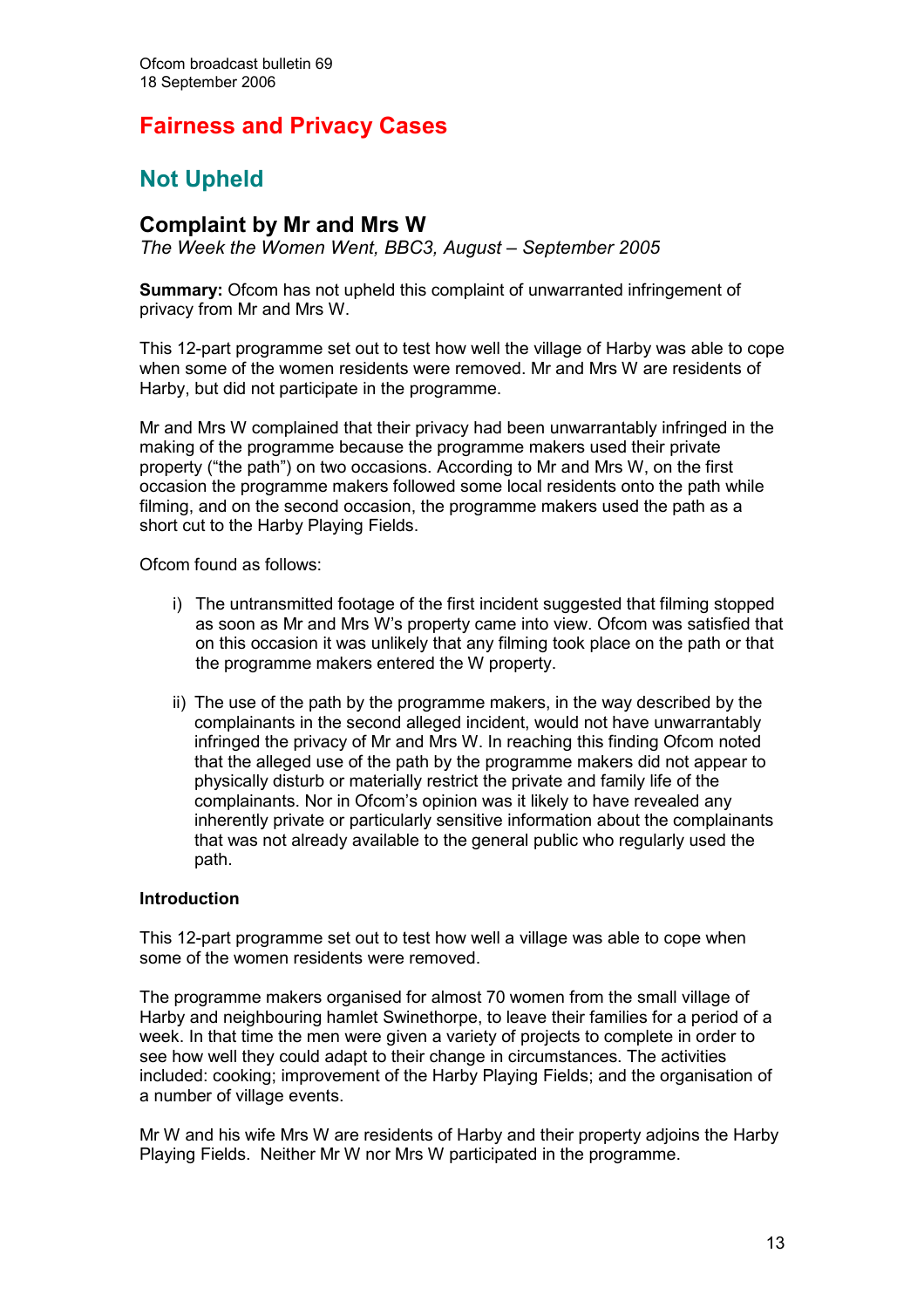Mr and Mrs W complained of unwarranted infringement of privacy in the making of the programme.

#### The Complaint

#### Mr and Mrs W's case

In summary, Mr and Mrs W complained their privacy was unwarrantably infringed in the making of the programme in that the programme makers were found trespassing on the W property. The property in question was a path that ran alongside the W property ("the path"). Mr and Mrs W were the legal owners of the path during the time of filming. Since December 2005, the path has been legally adopted by the local authorities as a public bridleway.

Mr and Mrs W said that the use of the path by the programme makers unwarrantably infringed their privacy because they were the legal owners of the path during the week of filming, and the path had been officially closed at the time by a utility company. Mr W said he found the programme makers using the path on two occasions:

- i) A couple of children and their father (a Harby resident who Mr W identified to Ofcom) were using the path as a short-cut to the playing fields. The children were running and a film crew was following in "hot pursuit" behind. Mr W said the crew were filming at the time; and,
- ii) Two young female researchers used the path as a short-cut to the Harby Playing Fields.

#### The BBC's case

The BBC rejected any notion that the making of the programme unwarrantably infringed Mr and Mrs W's privacy. The BBC said that Mr and Mrs W's complaint was a continuation of their campaign against the series.

The BBC said that Mr W made very clear to the programme makers that he did not wish to take part in the programme. In keeping with Mr W's wishes, the programme makers gave instructions to all camera teams that they should avoid, where possible, filming Mr W or his property. These instructions were included in the briefing pack to camera teams, which also included the address details of the W property and a map of the village. The BBC provided Ofcom with a copy of the briefing sheet that referred to Mr W.

In relation to the use of the path, the BBC said that it was well established within the community of Harby that the path was a public right of way and a normal access route to the Harby Playing Fields. The BBC said that even before the path was legally adopted by the local authorities, Mr W had been perfectly content for the path to be used by the public. The BBC said that unless the complainants had suffered some demonstrable intrusion or revelation at the hands of the BBC, above and beyond the normal use of the path, then they would have no valid claim of breach of privacy.

In response to Mr and Mrs W's complaint, that the programme makers were trespassing because the path was officially closed at the time by a utility company, the BBC said that any breach of law of trespass would be a matter for the courts to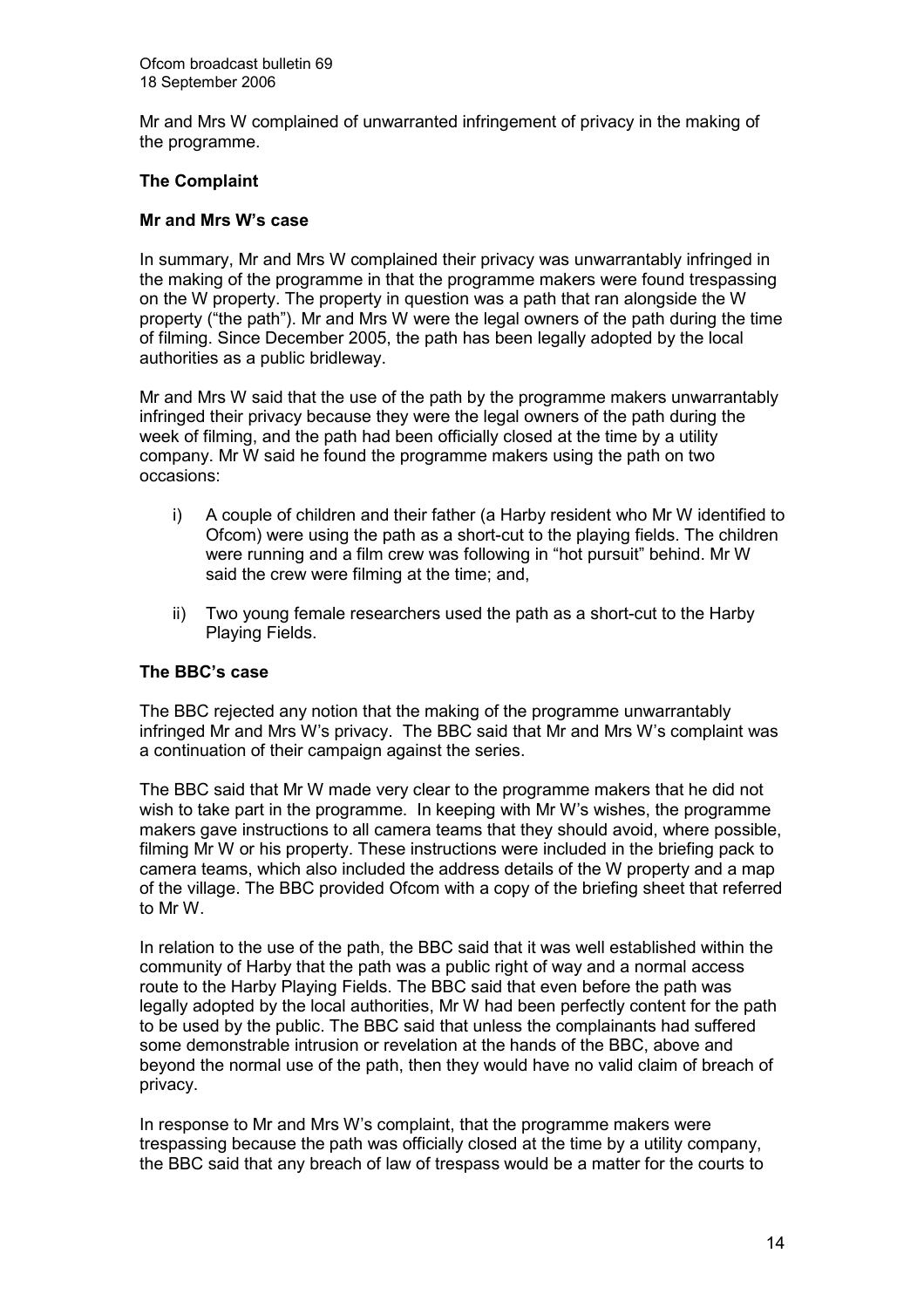decide. The BBC also noted that trespass and infringement of privacy did not amount to the same thing.

The BBC specifically addressed the two incidents complained of by Mr and Mrs W:

i) The BBC provided Ofcom with untransmitted recordings of the incident along with the following account by one of the programme makers involved in the filming:

 "I was walking to the playing fields with the Harby resident and his son. The son was riding a bike and the rest of us were walking. We also had a film crew with us as we had previously filmed some shots of them walking along. We stopped filming as we approached W's house. As we walked past his house, the son cycled a few metres up the bridleway the path next to the house. At that moment Mr W came out and started shouting. The Harby resident and I both told the son to come out which he did immediately. None of the rest of us went up the bridleway or on any part of Mr W's property and we did not film any of this incident."

The BBC noted that this account of the incident was rather different from Mr W's account, and provided the rushes as evidence of their account's accuracy. The BBC said that the rushes showed that filming took place only on the public highway and stopped as Mr W's house became clearly visible. This was in line with the assurance given to Mr W by the programme makers that he and his property would not be featured.

ii) The BBC said the programme makers had questioned all relevant staff and all of them were clear that they had not used the path at any time during the week of filming. Though for the sake of argument the BBC said that the use of the path by an individual (who happened to be a BBC employee) as a short-cut, would not amount to a breach of Mr and Mrs W's privacy.

#### Decision

Ofcom's statutory duties include the application, in the case of all television and radio services, of standards which provide adequate protection to members of the public and all other persons from unfair treatment in programmes and unwarrantable infringement of privacy in and in connection with the obtaining of material included in such services.

In carrying out its duties, Ofcom has regard to the need to secure that the application of these standards is in the manner that best guarantees an appropriate level of freedom of expression. Ofcom is also obliged to have regard, in all cases, to the principles under which regulatory activities should be transparent, accountable, proportionate and consistent and targeted only at cases in which action is needed.

In Ofcom's view, the line to be drawn between the public's right to information and the citizen's right to privacy can sometimes be a fine one. In considering complaints about the unwarranted infringement of privacy, Ofcom will therefore, where necessary, address itself to two distinct questions: First, has there been an infringement of privacy? Second, if so, was it warranted?

Ofcom considered that the activities of the programme makers, if occurring in the way described by the complainant, could reasonably be described as being "in connection with the obtaining of material" included in the programme. As such, the consideration of such activities was within Ofcom's remit as set out in the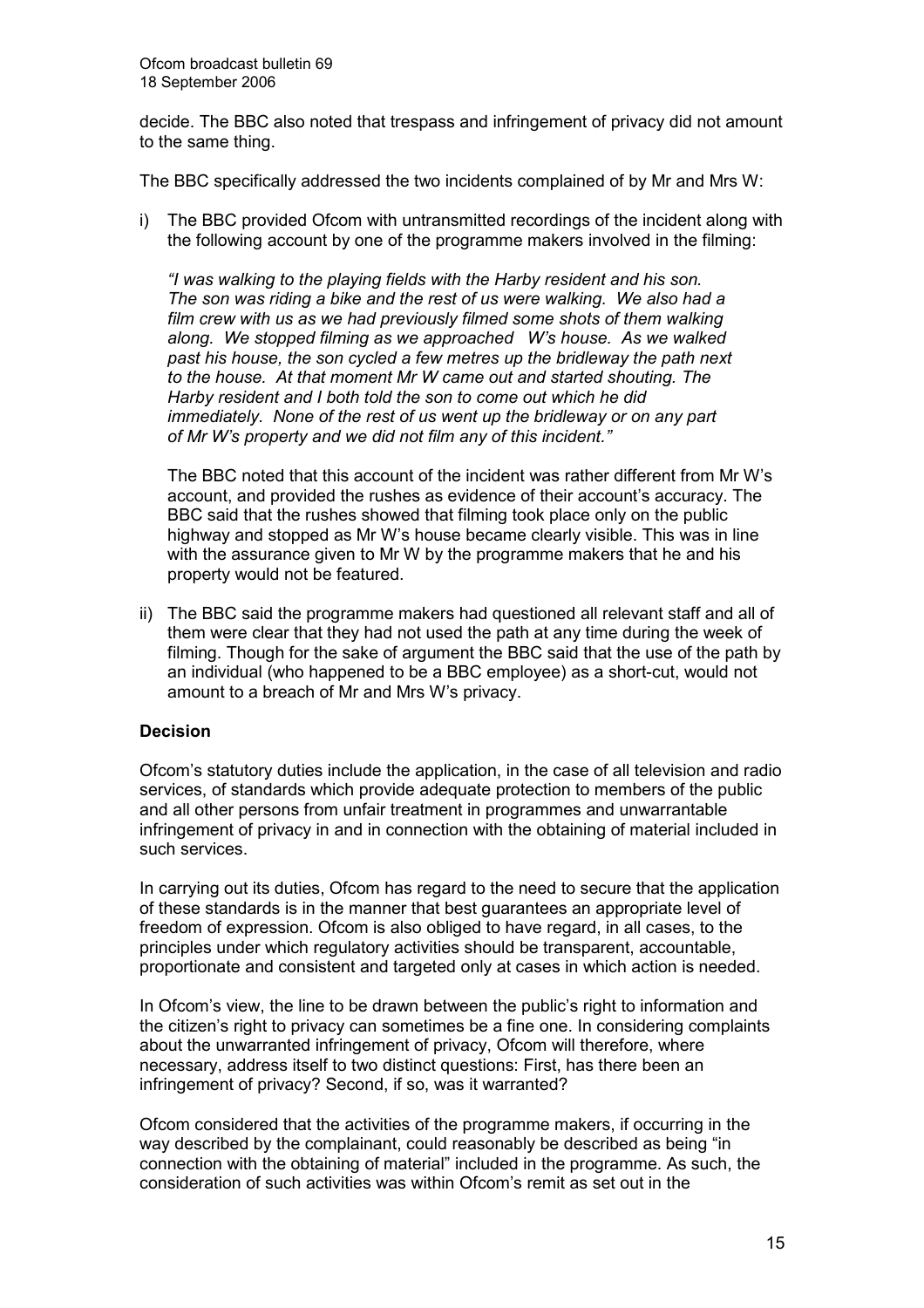Broadcasting Act 1996. However it should be noted that it is not within Ofcom's remit to determine whether or not any breach of the law of trespass has taken place. Rather in the particular circumstances of this case, Ofcom was required to determine whether or not the actions of the programme makers unwarrantably infringed the privacy of the complainant during the making of the programme.

Mr and Mrs W complained that members of the programme making team used their path on two occasions, and on one of these occasions filming took place. Mr and Mrs W said that the use of the path by the programme makers unwarrantably infringed their privacy. The BBC maintained that the programme makers did not use or film on the path during the making of the programme.

i) In considering the first incident described by Mr and Mrs W where they complained that the programme makers followed some local residents onto his property while filming, Ofcom examined both parties' accounts of the incident and the untransmitted footage provided by the BBC.

The untransmitted footage of this incident showed a Harby resident and his child on their way to the Harby Playing Fields. Filming took place on a residential street and as the group approached the path, which runs alongside the W house, the untransmitted footage stopped.

 Though the untransmitted footage did not capture the events directly after the group approached the path, it is Ofcom's opinion that the untransmitted footage of the incident gave additional weight to the BBC's account of events. In particular, Ofcom noted that the untransmitted footage showed that there was one child (not two as Mr W recalled), the child was cycling (not running), and the film crew was walking behind the father and son (not in pursuit) at the time the filming appeared to stop. Ofcom further noted that the untransmitted footage suggested that filming stopped as soon as the W property came into view. In Ofcom's opinion this suggested that the programme makers were aware of, and abided by, their agreement with the complainants not to feature or film the W property where possible. In these circumstances, and given that Mr and Mrs W had not provided Ofcom with persuasive evidence to the contrary, Ofcom was satisfied that on this occasion it was unlikely that any filming took place on the path or that the programme makers entered the W property.

ii) Ofcom next considered Mr W's complaint that the programme makers used the path on a separate occasion as a short-cut. Ofcom was not satisfied that either party provided particularly convincing evidence that the programme makers did or did not use the path as a shortcut to the Harby Playing Fields. Notwithstanding this, Ofcom concluded that if the path been used in the way described by the complainant, it would have been unlikely to have unwarrantably infringed Mr and Mrs W's privacy in connection with the obtaining of material included in the programme.

 In reaching this decision, Ofcom firstly considered the path itself. Ofcom noted that the path was the legal property of the complainants during the week of filming and Mr and Mrs W had appropriately reasoned that as the legal owners of the path, they were entitled to refuse entry to the path to who ever they wished. However, as previously noted, Ofcom does not have remit to determine whether or not a breach of the law of trespass had taken place. In the circumstances of this case, Ofcom was required to determine, not withstanding the legal status of the property, whether or not the possible use of the path by the programme makers unwarrantably infringed the complainants' privacy.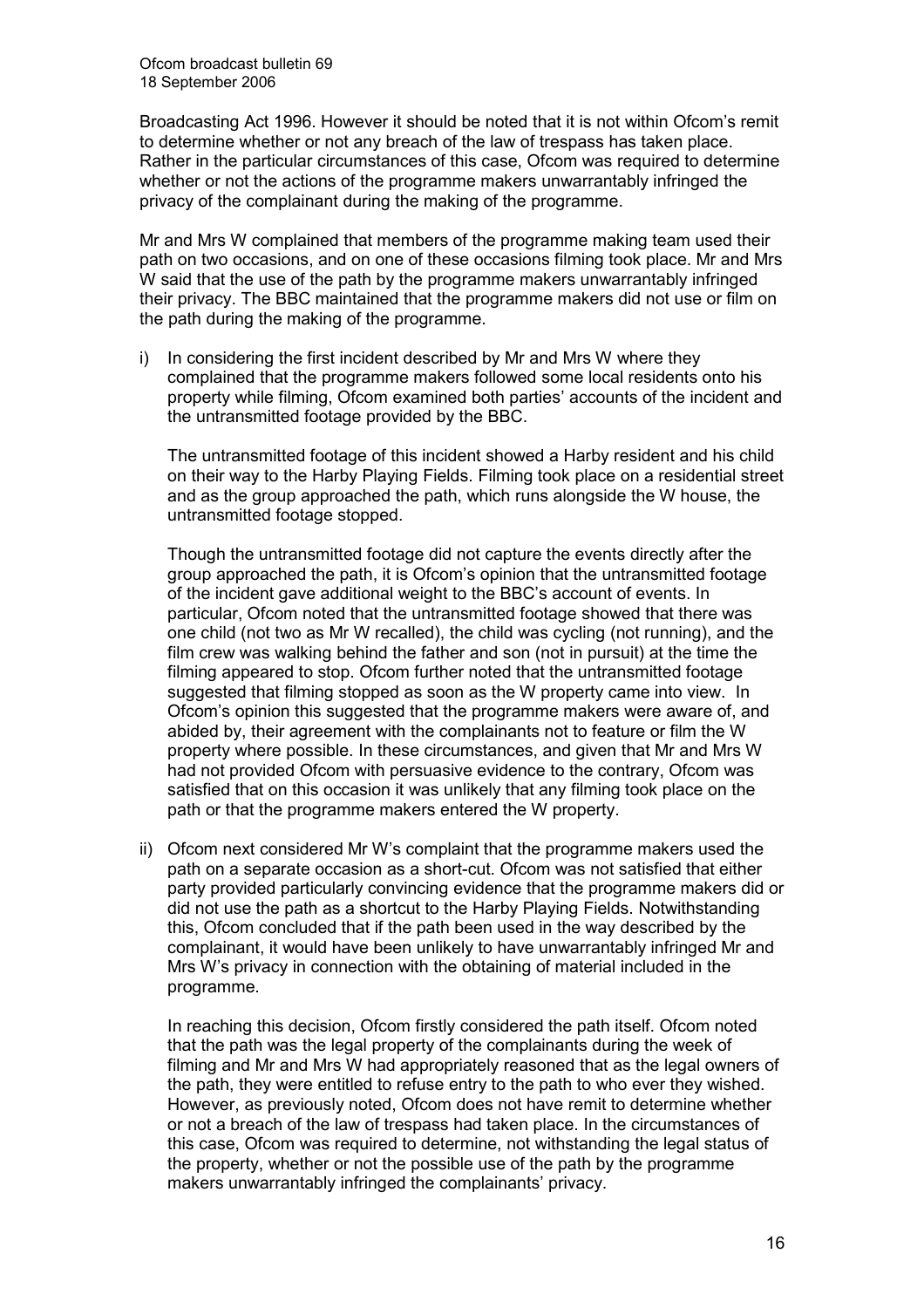In Ofcom's view there was no reason why the use of the path, in the way described by the complainants, would have infringed their privacy to any degree greater than had been experienced as a result of the path being readily available to the public of Harby. In reaching this finding Ofcom noted that the alleged use of the path by the programme makers did not appear to physically disturb or materially restrict the private and family life of the complainants. Nor in Ofcom's opinion was it likely to have revealed any inherently private or particularly sensitive information about the complainants that was not already available to the general public who regularly used the path. As a result Ofcom concluded that any use of the path by the programme makers, in the way described by the complainants, did not unwarrantably infringe the privacy of Mr and Mrs W.

Accordingly, Ofcom has not upheld Mr and Mrs W's complaint of unwarranted infringement of privacy in the making of the programme.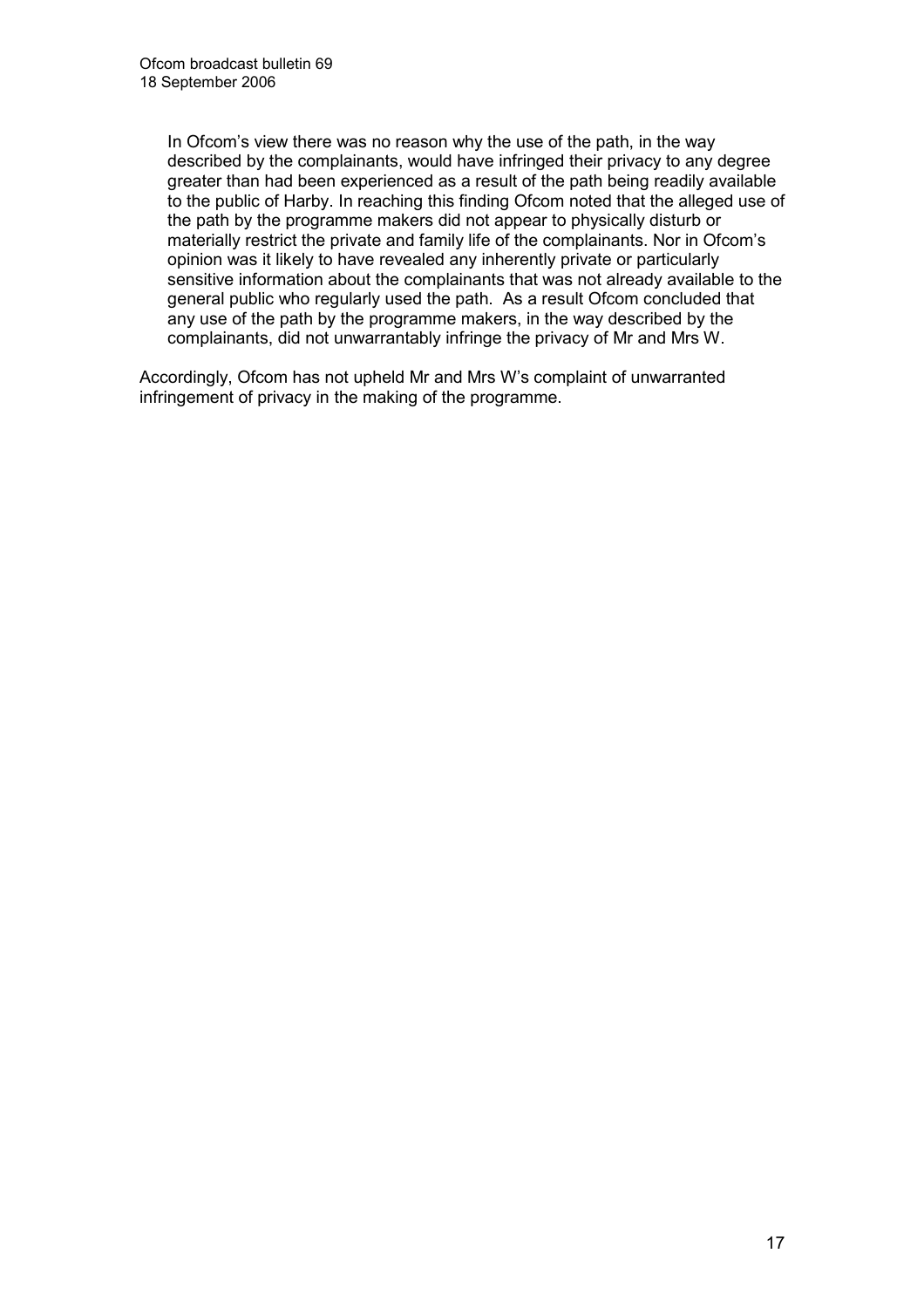# Other programmes not in breach/out of remit

# 16 August 2006 – 29 August 2006

| complaints<br>30 Minutes<br>11/08/2006<br>Channel 4<br>1<br>Inaccuracy/Misleading<br>BBC1<br>1<br>14/08/2006<br>Animal welfare<br><b>Animal Rescue</b><br>1<br>Ask A Psychic<br>04/05/2006<br>Exorcism/Occult<br>Raj TV<br><b>Babeworld TV</b><br><b>Babeword TV</b><br>1<br>18/07/2006<br>Inaccuracy/Misleading<br><b>Bad Girls</b><br>27/07/2006<br>ITV1<br>Sex / Nudity<br>1<br><b>BBC News</b><br>29/06/2006<br>BBC1<br>Offensive Language<br>1<br>3<br><b>BBC News</b><br>17/07/2006<br>BBC1<br>U18 in Programmes<br><b>Generally Accepted</b><br>BBC1<br>Standards<br><b>BBC News</b><br>11/08/2006<br>1<br><b>BBC News</b><br>14/08/2006<br>BBC1<br>Religious Offence<br>1 | Programme | <b>Trans Date</b> | <b>Channel</b> | Category | No of |
|-----------------------------------------------------------------------------------------------------------------------------------------------------------------------------------------------------------------------------------------------------------------------------------------------------------------------------------------------------------------------------------------------------------------------------------------------------------------------------------------------------------------------------------------------------------------------------------------------------------------------------------------------------------------------------------|-----------|-------------------|----------------|----------|-------|
|                                                                                                                                                                                                                                                                                                                                                                                                                                                                                                                                                                                                                                                                                   |           |                   |                |          |       |
|                                                                                                                                                                                                                                                                                                                                                                                                                                                                                                                                                                                                                                                                                   |           |                   |                |          |       |
|                                                                                                                                                                                                                                                                                                                                                                                                                                                                                                                                                                                                                                                                                   |           |                   |                |          |       |
|                                                                                                                                                                                                                                                                                                                                                                                                                                                                                                                                                                                                                                                                                   |           |                   |                |          |       |
|                                                                                                                                                                                                                                                                                                                                                                                                                                                                                                                                                                                                                                                                                   |           |                   |                |          |       |
|                                                                                                                                                                                                                                                                                                                                                                                                                                                                                                                                                                                                                                                                                   |           |                   |                |          |       |
|                                                                                                                                                                                                                                                                                                                                                                                                                                                                                                                                                                                                                                                                                   |           |                   |                |          |       |
|                                                                                                                                                                                                                                                                                                                                                                                                                                                                                                                                                                                                                                                                                   |           |                   |                |          |       |
|                                                                                                                                                                                                                                                                                                                                                                                                                                                                                                                                                                                                                                                                                   |           |                   |                |          |       |
|                                                                                                                                                                                                                                                                                                                                                                                                                                                                                                                                                                                                                                                                                   |           |                   |                |          |       |
|                                                                                                                                                                                                                                                                                                                                                                                                                                                                                                                                                                                                                                                                                   |           |                   |                |          |       |
| Sex / Nudity<br>1<br><b>BBC News 24</b><br>28/07/2006<br><b>BBC News 24</b>                                                                                                                                                                                                                                                                                                                                                                                                                                                                                                                                                                                                       |           |                   |                |          |       |
| Due Impartiality/Bias<br>1<br><b>BBC News 24</b><br>14/08/2006<br><b>BBC News 24</b>                                                                                                                                                                                                                                                                                                                                                                                                                                                                                                                                                                                              |           |                   |                |          |       |
| Due Impartiality/Bias<br>1<br><b>BBC News 24</b><br>11/08/2006<br><b>BBC News 24</b>                                                                                                                                                                                                                                                                                                                                                                                                                                                                                                                                                                                              |           |                   |                |          |       |
| 1<br><b>Beyond Belief</b><br>24/07/2006<br><b>BBC Radio 4</b><br>Religious Offence                                                                                                                                                                                                                                                                                                                                                                                                                                                                                                                                                                                                |           |                   |                |          |       |
| <b>Generally Accepted</b><br>Channel 4<br><b>Standards</b><br>$\overline{2}$<br><b>Big Brother 7</b><br>30/06/2006                                                                                                                                                                                                                                                                                                                                                                                                                                                                                                                                                                |           |                   |                |          |       |
| <b>Generally Accepted</b><br>Standards<br>3<br><b>Big Brother 7</b><br>04/07/2006<br>Channel 4                                                                                                                                                                                                                                                                                                                                                                                                                                                                                                                                                                                    |           |                   |                |          |       |
| 06/07/2006<br>E <sub>4</sub><br>Advertising<br>1<br>Big Brother 7                                                                                                                                                                                                                                                                                                                                                                                                                                                                                                                                                                                                                 |           |                   |                |          |       |
| 1<br>Big Brother 7<br>21/07/2006<br>Channel 4<br>Sponsorship                                                                                                                                                                                                                                                                                                                                                                                                                                                                                                                                                                                                                      |           |                   |                |          |       |
| 1<br>Big Brother 7<br>04/08/2006<br>Channel 4<br>Offensive Language                                                                                                                                                                                                                                                                                                                                                                                                                                                                                                                                                                                                               |           |                   |                |          |       |
| $\mathbf{3}$<br>Big Brother 7<br>08/08/2006<br>Channel 4<br>Inaccuracy/Misleading                                                                                                                                                                                                                                                                                                                                                                                                                                                                                                                                                                                                 |           |                   |                |          |       |
| 1<br>Big Brother 7<br>04/08/2006<br>Channel 4<br>Inaccuracy/Misleading                                                                                                                                                                                                                                                                                                                                                                                                                                                                                                                                                                                                            |           |                   |                |          |       |
| 1<br>Big Brother 7<br>09/08/2006<br>Channel 4<br>Other                                                                                                                                                                                                                                                                                                                                                                                                                                                                                                                                                                                                                            |           |                   |                |          |       |
| 1<br>Big Brother 7<br>16/06/2006<br>Channel 4<br>Violence                                                                                                                                                                                                                                                                                                                                                                                                                                                                                                                                                                                                                         |           |                   |                |          |       |
| $\overline{2}$<br>Big Brother 7<br>10/08/2006<br>Violence<br>Channel 4                                                                                                                                                                                                                                                                                                                                                                                                                                                                                                                                                                                                            |           |                   |                |          |       |
| $\overline{\mathbf{4}}$<br>Big Brother 7<br>14/08/2006<br>Channel 4<br>Inaccuracy/Misleading                                                                                                                                                                                                                                                                                                                                                                                                                                                                                                                                                                                      |           |                   |                |          |       |
| 3<br>Big Brother 7<br>13/08/2006<br>Channel 4<br>Dangerous Behaviour                                                                                                                                                                                                                                                                                                                                                                                                                                                                                                                                                                                                              |           |                   |                |          |       |
| Generally Accepted<br>10/08/2006<br>Channel 4<br>Standards<br>Big Brother 7<br>1                                                                                                                                                                                                                                                                                                                                                                                                                                                                                                                                                                                                  |           |                   |                |          |       |
| 1<br><b>Big Brother 7</b><br>15/08/2006<br>Channel 4<br>Inaccuracy/Misleading                                                                                                                                                                                                                                                                                                                                                                                                                                                                                                                                                                                                     |           |                   |                |          |       |
| <b>Generally Accepted</b><br><b>Standards</b><br><b>Big Brother 7</b><br>17/08/2006<br>Channel 4<br>1                                                                                                                                                                                                                                                                                                                                                                                                                                                                                                                                                                             |           |                   |                |          |       |
| 18/08/2006<br>Big Brother 7<br>Channel 4<br>Other<br>1                                                                                                                                                                                                                                                                                                                                                                                                                                                                                                                                                                                                                            |           |                   |                |          |       |
| <b>Generally Accepted</b>                                                                                                                                                                                                                                                                                                                                                                                                                                                                                                                                                                                                                                                         |           |                   |                |          |       |
| Channel 4<br>Big Brother's Big Mouth<br>03/08/2006<br>Standards<br>1                                                                                                                                                                                                                                                                                                                                                                                                                                                                                                                                                                                                              |           |                   |                |          |       |
| 1<br>Big Brother's Big Mouth<br>10/08/2006<br>E4<br>Sex / Nudity                                                                                                                                                                                                                                                                                                                                                                                                                                                                                                                                                                                                                  |           |                   |                |          |       |
| Channel 4<br>1<br>Big Brother's Big Mouth<br>12/08/2006<br>Offensive Language                                                                                                                                                                                                                                                                                                                                                                                                                                                                                                                                                                                                     |           |                   |                |          |       |
| <b>Generally Accepted</b>                                                                                                                                                                                                                                                                                                                                                                                                                                                                                                                                                                                                                                                         |           |                   |                |          |       |
| E4<br><b>Standards</b><br>3<br>Big Brother's Big Mouth<br>18/08/2006                                                                                                                                                                                                                                                                                                                                                                                                                                                                                                                                                                                                              |           |                   |                |          |       |
| <b>Generally Accepted</b><br>Big John at Breakfast<br>07/08/2006<br>Hallam FM<br><b>Standards</b><br>1                                                                                                                                                                                                                                                                                                                                                                                                                                                                                                                                                                            |           |                   |                |          |       |
| 1<br>BBC <sub>2</sub><br>Violence<br>Boys Don't Cry<br>29/07/2006                                                                                                                                                                                                                                                                                                                                                                                                                                                                                                                                                                                                                 |           |                   |                |          |       |
| 1<br>12/08/2006<br><b>Brainteaser</b><br>Five<br>Competitions                                                                                                                                                                                                                                                                                                                                                                                                                                                                                                                                                                                                                     |           |                   |                |          |       |
| Quiz Call<br>Competitions<br><b>British Comedy Quiz</b><br>22/06/2006<br>1                                                                                                                                                                                                                                                                                                                                                                                                                                                                                                                                                                                                        |           |                   |                |          |       |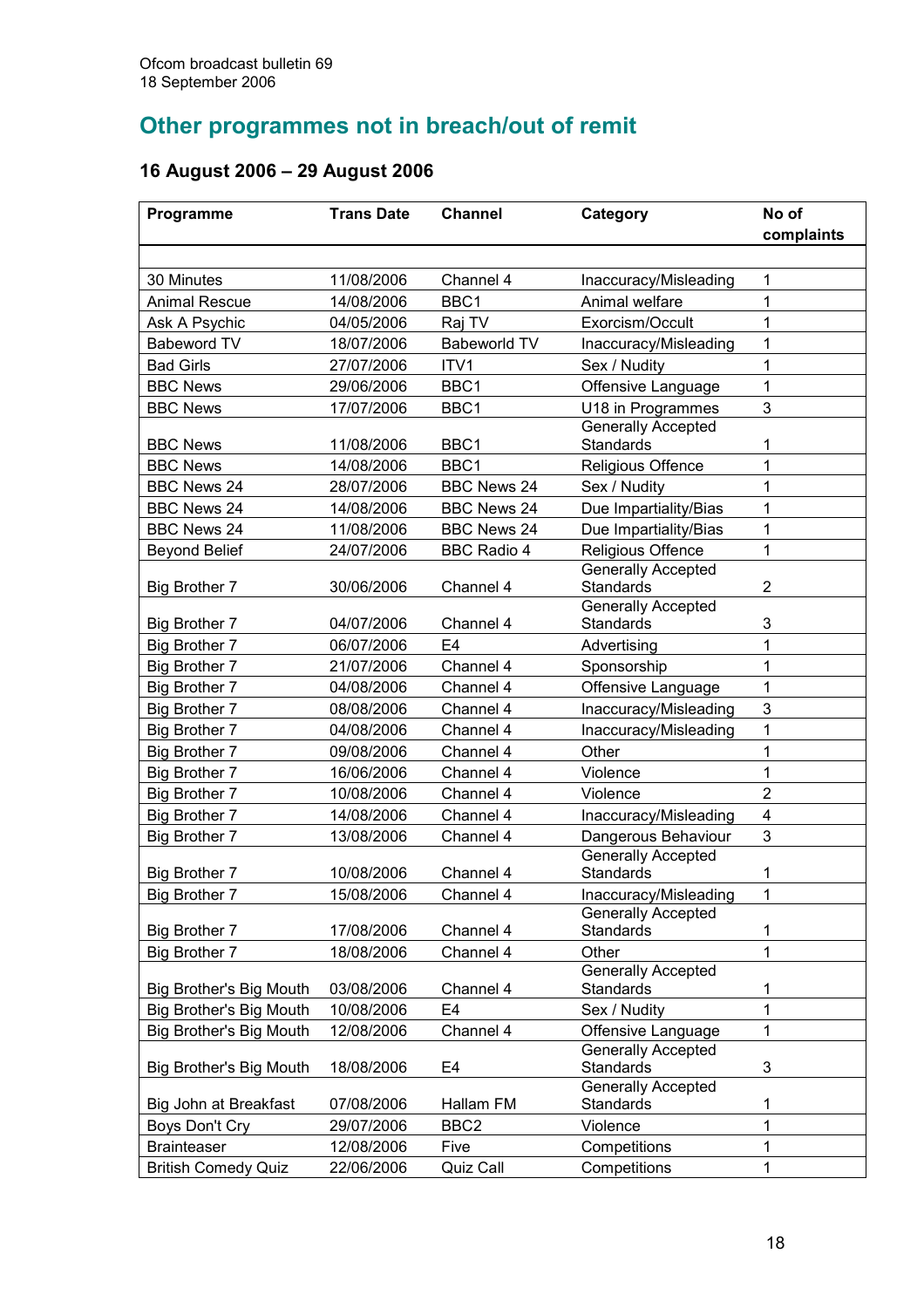| Casualty                                 | 29/07/2006 | BBC1                   | Other                                           | 1                       |
|------------------------------------------|------------|------------------------|-------------------------------------------------|-------------------------|
|                                          |            |                        |                                                 |                         |
|                                          |            |                        |                                                 |                         |
| <b>Celebrity Big Brother</b>             | 13/01/2006 | Channel 4              | Other                                           | $\overline{\mathbf{c}}$ |
| Celebrity Big Brother                    | 20/01/2006 | Channel 4              | Other                                           | 1                       |
| <b>Celebrity Big Brother</b>             | 16/01/2006 | Channel 4              | Other                                           | 1                       |
| <b>Celebrity Big Brother</b>             | 24/01/2006 | Channel 4              | Other                                           | $\overline{2}$          |
| Celebrity Big Brother                    | 27/01/2006 | Channel 4              | Other                                           | 1                       |
| <b>Celebrity Soup</b>                    | 24/07/2006 | E Entertainment        | Offensive Language                              | 1                       |
| <b>Channel 4 News</b>                    | 01/08/2006 | Channel 4              | Generally Accepted<br>Standards                 | 1                       |
| Classic FM                               | 14/08/2006 | Classic FM             | Other                                           | 1                       |
|                                          |            |                        |                                                 | 1                       |
| Come Dine with Me                        | 23/08/2006 | Channel 4              | Offensive Language<br><b>Generally Accepted</b> |                         |
| Cool FM                                  | 03/08/2006 | Cool FM                | <b>Standards</b>                                | 1                       |
| <b>Coronation Street</b>                 | 04/08/2006 | ITV1                   | Advertising                                     | $\mathbf 1$             |
|                                          |            |                        | <b>Generally Accepted</b>                       |                         |
| <b>Coronation Street</b>                 | 13/08/2006 | ITV <sub>1</sub>       | <b>Standards</b>                                | 3                       |
|                                          |            | Leicester Sound        |                                                 |                         |
| Damien St John                           | 08/08/2006 | <b>FM</b>              | Offensive Language                              | 1                       |
| Dark Secrets: Turned                     |            |                        |                                                 |                         |
| out in Prison                            | 19/08/2006 | Five                   | Violence                                        | 1                       |
|                                          |            |                        | <b>Generally Accepted</b>                       |                         |
| Deal Or No Deal                          | 14/07/2006 | Channel 4              | Standards<br><b>Generally Accepted</b>          | 1                       |
| <b>Death Detectives</b>                  | 07/08/2006 | BBC <sub>3</sub>       | Standards                                       | 1                       |
| Dispatches - What                        |            |                        | <b>Generally Accepted</b>                       |                         |
| Muslims Want                             | 05/08/2006 | Channel 4              | Standards                                       | 1                       |
| Dispatches - What                        |            |                        | Generally Accepted                              |                         |
| Muslims Want                             | 06/08/2006 | More4                  | Standards                                       | 1                       |
| Dispatches - What                        |            |                        | <b>Generally Accepted</b>                       |                         |
| Muslims Want                             | 07/08/2006 | Channel 4              | Standards                                       | 1                       |
| Dispatches - What<br><b>Muslims Want</b> | 09/08/2006 | Channel 4              | Crime Incitement                                | 1                       |
| Dispatches - What                        |            |                        |                                                 |                         |
| Muslims Want                             | 10/08/2006 | Channel 4              | Inaccuracy/Misleading                           | 1                       |
| Driving Mum and Dad                      |            |                        |                                                 |                         |
| Mad                                      | 14/08/2006 | ITV1                   | U18 in Programmes                               | 1                       |
| Getting on the Property                  |            |                        |                                                 |                         |
| Ladder                                   | 17/08/2006 | Five                   | Inaccuracy/Misleading                           | 1                       |
|                                          |            |                        | <b>Generally Accepted</b>                       |                         |
| Grange Hill                              | 23/03/2006 | BBC1                   | <b>Standards</b>                                | 1                       |
| <b>Holidays Undercover</b>               | 15/08/2006 | ITV <sub>1</sub>       | Sponsorship                                     | $\overline{2}$          |
| Hollyoaks<br>How Do You Solve a          | 21/08/2006 | Channel 4              | Scheduling                                      | 1                       |
| Problem Like Maria?                      | 12/08/2006 | BBC1                   | Offensive Language                              | 1                       |
| <b>ITV News</b>                          | 29/06/2006 | ITV1                   | Inaccuracy/Misleading                           | 1                       |
|                                          |            |                        |                                                 |                         |
| <b>ITV News</b>                          | 11/08/2006 | ITV1                   | Inaccuracy/Misleading                           | $\mathbf{1}$            |
| <b>ITV News</b>                          | 11/08/2006 | ITV1                   | Crime Incitement                                | $\overline{2}$          |
| <b>ITV News</b>                          | 18/07/2006 | ITV1                   | Due Impartiality/Bias                           | $\mathbf{1}$            |
| James O'Brien                            | 17/07/2006 | LBC97.3                | Offensive Language                              | 1                       |
| James Whale Show                         | 16/08/2006 |                        | <b>Generally Accepted</b><br>Standards          | 1                       |
|                                          |            | <b>Talksport</b>       | <b>Generally Accepted</b>                       |                         |
| Jew Train XX                             | 07/08/2006 | <b>History Channel</b> | Standards                                       | 1                       |
| Kirstie and Phil: Where                  | 25/04/2006 | Channel 4              | Inaccuracy/Misleading                           | 1                       |
|                                          |            |                        |                                                 |                         |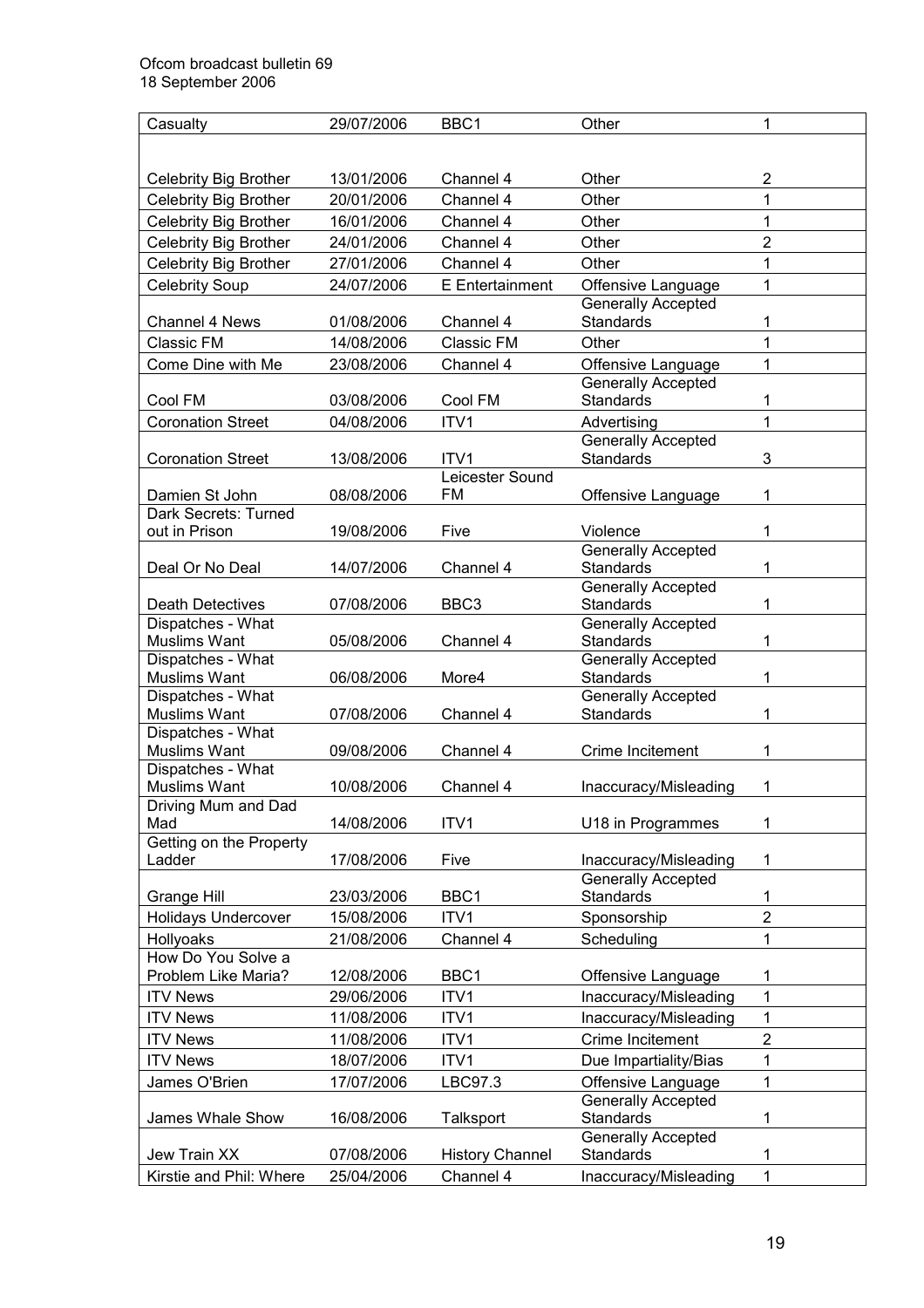| Best to Invest             |            |                      |                                               |                |
|----------------------------|------------|----------------------|-----------------------------------------------|----------------|
| London Tonight             | 07/08/2006 | ITV1                 | <b>Undue Prominence</b>                       | 1              |
|                            |            |                      | <b>Generally Accepted</b>                     |                |
| Look North                 | 06/07/2006 | BBC1                 | <b>Standards</b>                              | 1              |
|                            |            |                      | <b>Generally Accepted</b>                     |                |
| Look North                 | 23/07/2006 | BBC1                 | Standards                                     | 1              |
|                            |            |                      | <b>Generally Accepted</b>                     |                |
| Love Island                | 12/08/2006 | ITV1                 | Standards<br><b>Generally Accepted</b>        | 1              |
| Love Island                | 17/08/2006 | ITV1                 | <b>Standards</b>                              | 1              |
| Love Island                | 22/08/2006 | ITV1                 | Dangerous Behaviour                           | 1              |
| <b>Meridian News</b>       | 16/03/2006 | ITV1                 | Due Impartiality/Bias                         | 1              |
| Trail for My God, I'm My   |            |                      |                                               |                |
| Dad                        | 30/07/2006 | <b>Bravo</b>         | Scheduling                                    | 1              |
| Trail for My God, I'm My   |            |                      |                                               |                |
| Dad                        | 04/08/2006 | Living               | Sex / Nudity                                  | 1              |
| My God, I'm My Dad         | 10/08/2006 | <b>Bravo</b>         | Religious Offence                             | 1              |
| My Hero                    | 04/08/2006 | BBC1                 | Animal welfare                                | 1              |
|                            |            |                      | Generally Accepted                            |                |
| Newsbeat                   | 08/06/2006 | <b>BBC Radio 1</b>   | Standards                                     | 1              |
| No Girls Allowed           | 08/07/2006 | Five                 | Dangerous Behaviour                           | $\mathbf{1}$   |
| Ramsay's F Word            | 16/08/2006 | Channel 4            | Animal welfare                                | 1              |
| Ramsay's F Word            | 16/08/2006 | Channel 4            | Offensive Language                            | 1              |
| <b>Real Breakfast Show</b> | 30/06/2006 | 106-108 FM           | Dangerous Behaviour                           | 1              |
| Real Breakfast Show        | 01/08/2006 | 106-108 FM           | Violence                                      | 1              |
|                            |            |                      | <b>Generally Accepted</b>                     |                |
| Respectable                | 21/08/2006 | Five                 | <b>Standards</b>                              | 2              |
| Respectable                | 22/08/2006 | Five                 | Sex / Nudity                                  | $\overline{2}$ |
| Respectable                | 23/08/2006 | Five                 | <b>Generally Accepted</b><br><b>Standards</b> | 1              |
| Respectable                | 24/08/2006 | Five                 | Sex / Nudity                                  | 1              |
| <b>Revelation TV</b>       | 16/06/2006 | <b>Revelation TV</b> | Religious Offence                             | 1              |
| Richard and Judy           | 03/08/2006 | Channel 4            | Offensive Language                            | 1              |
| Richard and Judy           | 11/08/2006 | Channel 4            | Due Impartiality/Bias                         | $\overline{2}$ |
| Richard and Judy           | 14/08/2006 | Channel 4            | Offensive Language                            | $\overline{2}$ |
| Richard and Judy           | 14/08/2006 | Channel 4            | Due Impartiality/Bias                         | 1              |
| <b>Robert Ellis</b>        | 06/08/2006 |                      |                                               | 1              |
|                            |            | Galaxy 102           | Inaccuracy/Misleading                         |                |
| <b>SFM Radio</b>           | 06/08/2006 | <b>SFM</b>           | Offensive Language                            | 1              |
| Shariah TV                 | 09/08/2006 | Channel 4            | Violence                                      | 1              |
| <b>Silent Witness</b>      | 06/08/2006 | BBC1                 | Violence                                      | 1              |
| <b>Silent Witness</b>      | 21/08/2006 | BBC1                 | <b>Generally Accepted</b><br>Standards        | 1              |
| <b>Sky News</b>            | 02/07/2006 | <b>Sky News</b>      | Due Impartiality/Bias                         | 1              |
| <b>Sky News</b>            | 28/07/2006 | <b>Sky News</b>      | Due Impartiality/Bias                         | 1              |
|                            |            |                      | <b>Generally Accepted</b>                     |                |
| Sleeper Cell               | 23/08/2006 | Channel 4            | Standards                                     | 1              |
| South Park                 | 25/07/2006 | <b>MTV</b>           | Religious Offence                             | 1              |
| Sunday Roast               | 13/08/2006 | Spirit FM            | Due Impartiality/Bias                         | 1              |
|                            |            |                      | <b>Generally Accepted</b>                     |                |
| Talksport                  | 14/08/2006 | Talksport            | Standards                                     | 1              |
| Ted Bundy: Natural         |            |                      | <b>Generally Accepted</b>                     |                |
| Porn Killer                | 16/08/2006 | Channel 4            | Standards                                     | 1              |
| The Art of Pop             | 08/08/2006 | <b>BBC Radio 4</b>   | Violence                                      | 1              |
| The Bill                   | 23/08/2006 | ITV1                 | Crime Incitement                              | 1              |